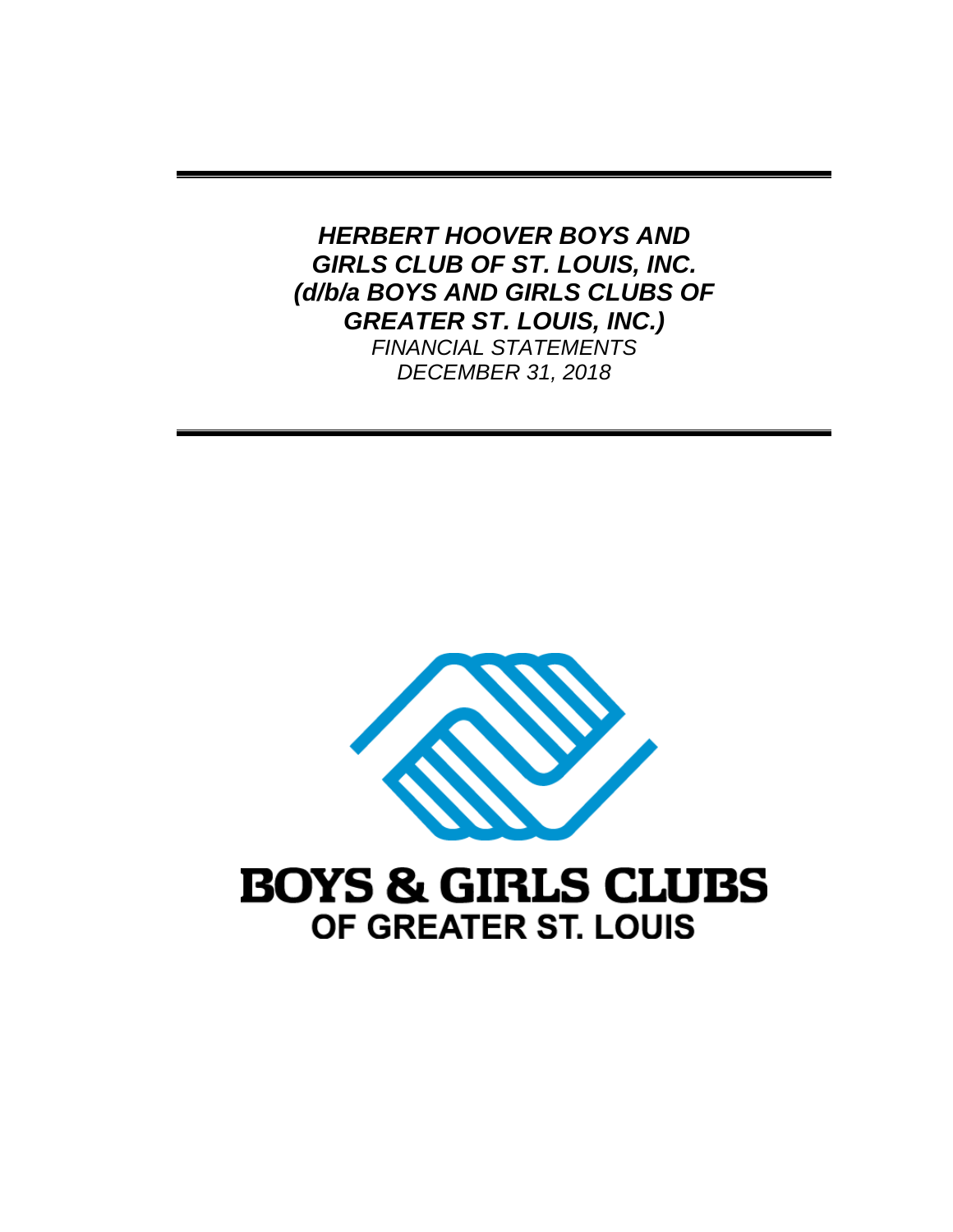# **Contents**

# **Page**

|--|--|--|--|

# **Financial Statements**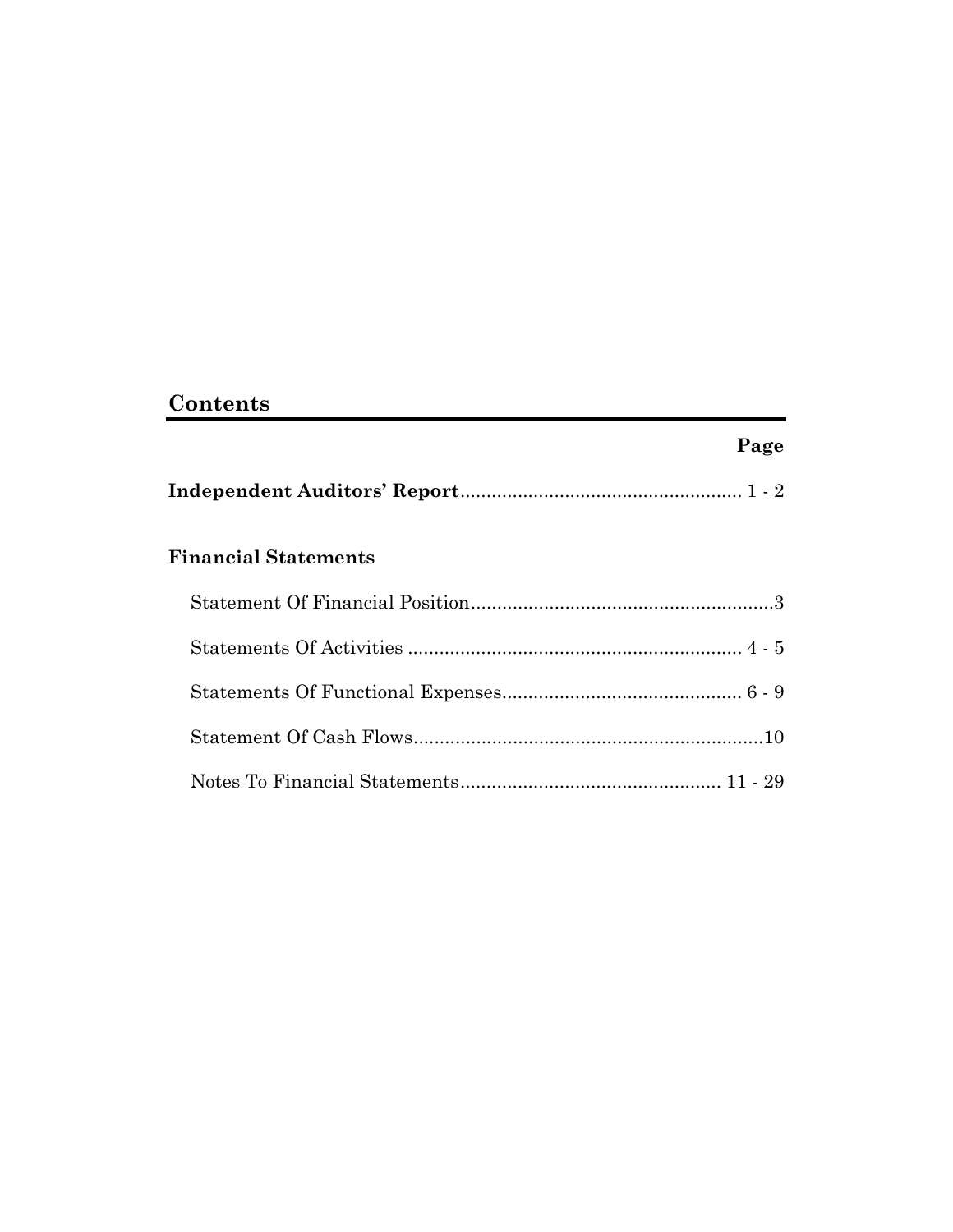

#### **Independent Auditors' Report**

RubinBrown LLP *Certified Public Accountants & Business Consultants*

One North Brentwood Saint Louis, MO 63105

**T** 314.290.3300 **F** 314.290.3400

**W** rubinbrown.com **E** info@rubinbrown.com

Board of Directors Boys and Girls Clubs of Greater St. Louis, Inc. St. Louis, Missouri

#### **Report On Financial Statements**

We have audited the accompanying financial statements of Herbert Hoover Boys and Girls Club of St. Louis, Inc. d/b/a Boys and Girls Clubs of Greater St. Louis, Inc. (the Organization), a not-for-profit organization, which comprise the statement of financial position as of December 31, 2018 and 2017, and the related statements of activities, functional expenses and cash flows for the years then ended, and the related notes to the financial statements.

#### *Management's Responsibility For The Financial Statements*

Management is responsible for the preparation and fair presentation of these financial statements in accordance with accounting principles generally accepted in the United States of America; this includes the design, implementation, and maintenance of internal control relevant to the preparation and fair presentation of financial statements that are free from material misstatement, whether due to fraud or error.

#### *Auditors' Responsibility*

Our responsibility is to express an opinion on these financial statements based on our audits. We conducted our audits in accordance with auditing standards generally accepted in the United States of America and the standards applicable to financial audits contained in *Government Auditing Standards*, issued by the Comptroller General of the United States. Those standards require that we plan and perform the audit to obtain reasonable assurance about whether the financial statements are free from material misstatement.

An audit involves performing procedures to obtain audit evidence about the amounts and disclosures in the financial statements. The procedures selected depend on the auditors' judgment, including the assessment of the risks of material misstatement of the financial statements, whether due to fraud or error. In making those risk assessments, the auditor considers internal control relevant to the entity's preparation and fair presentation of the financial statements in order to design audit procedures that are appropriate in the circumstances, but not for the purpose of expressing an opinion on the effectiveness of the entity's internal control. Accordingly, we express no such opinion. An audit also includes evaluating the appropriateness of accounting policies used and the reasonableness of significant accounting estimates made by management, as well as evaluating the overall presentation of the financial statements.

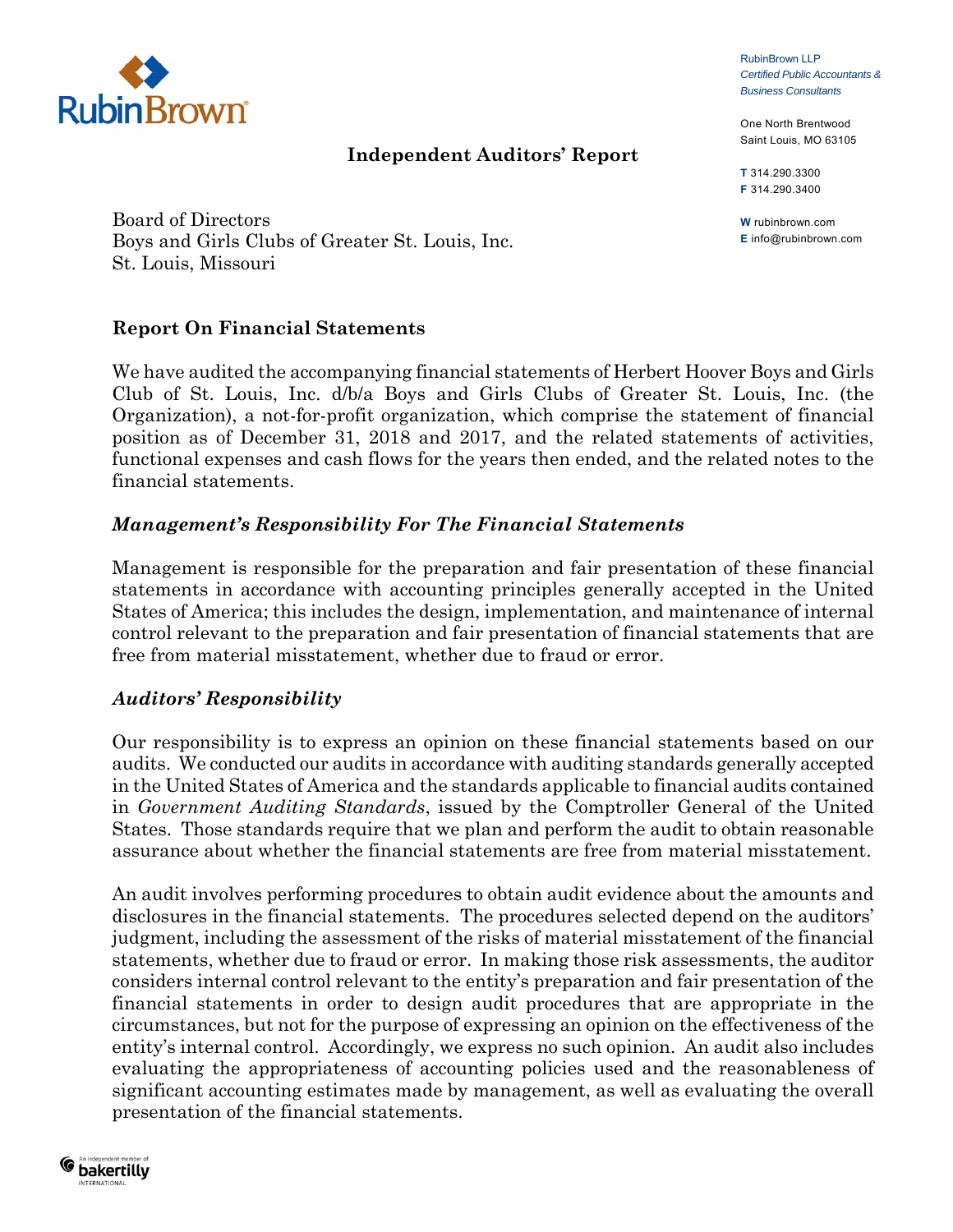We believe that the audit evidence we have obtained is sufficient and appropriate to provide a basis for our audit opinion.

# *Opinion*

In our opinion, the financial statements referred to above present fairly, in all material respects, the financial position of Herbert Hoover Boys and Girls Club of St. Louis, Inc. d/b/a Boys and Girls Clubs of Greater St. Louis, Inc. as of December 31, 2018 and 2017, and the changes in its net assets and its cash flows for the years then ended, in accordance with accounting principles generally accepted in the United States of America.

## **Other Reporting Required by** *Government Auditing Standards*

In accordance with *Government Auditing Standards,* we have also issued our report dated June 28, 2019 on our consideration of the Organization's internal control over financial reporting and on our tests of its compliance with certain provisions of laws, regulations, contracts, and grant agreements and other matters. The purpose of that report is to describe the scope of our testing of internal control over financial reporting and compliance and the results of that testing, and not to provide an opinion on internal control over financial reporting or on compliance. That report is an integral part of an audit performed in accordance with *Government Auditing Standards* in considering the Organization's internal control over financial reporting and compliance.

KulinBrown LLP

June 28, 2019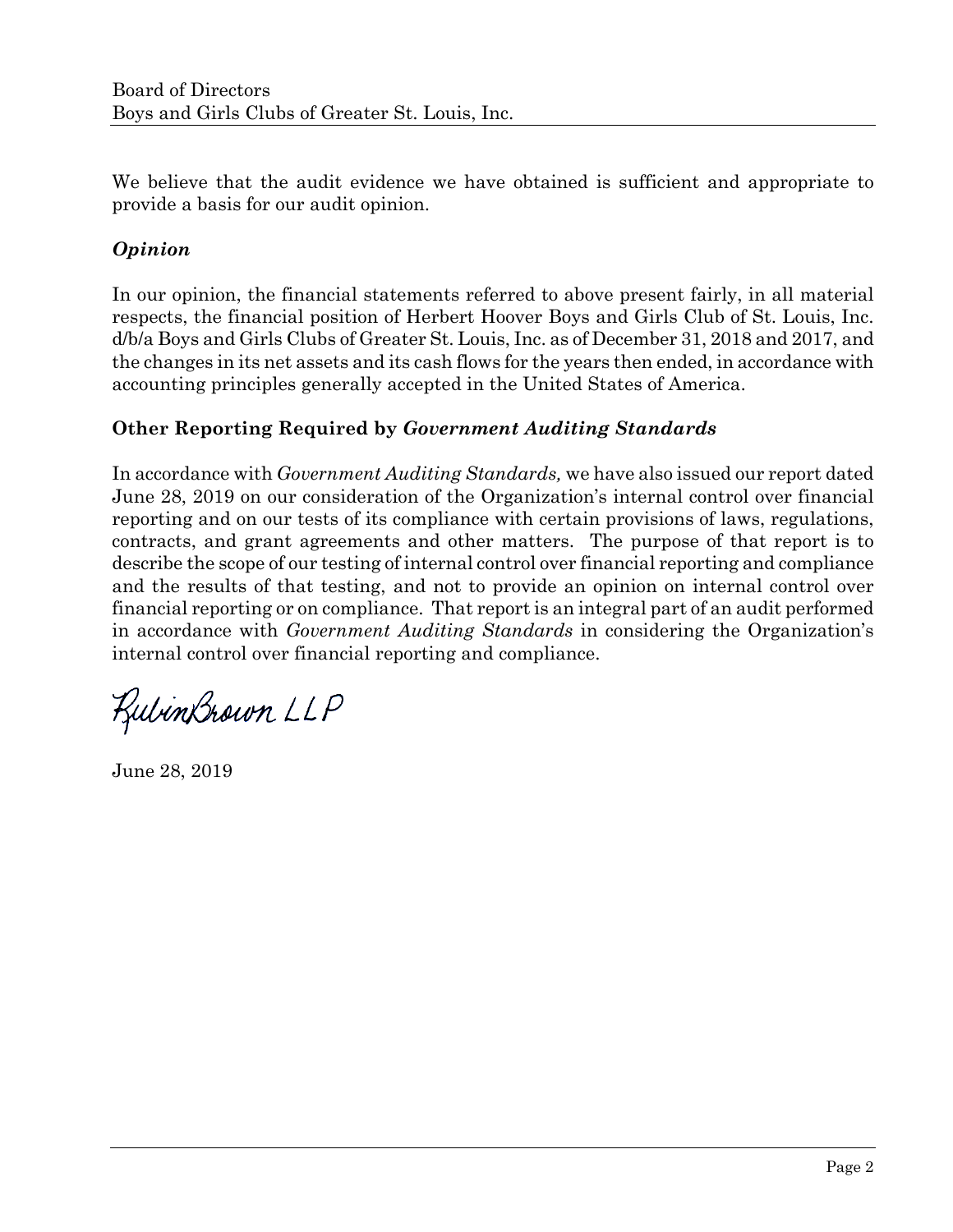# **BOYS AND GIRLS CLUBS OF GREATER ST. LOUIS, INC. STATEMENT OF FINANCIAL POSITION**

#### **Assets**

|                                                           | December 31, |            |               |            |  |  |  |
|-----------------------------------------------------------|--------------|------------|---------------|------------|--|--|--|
|                                                           |              | 2018       |               | 2017       |  |  |  |
| <b>Current Assets</b>                                     |              |            |               |            |  |  |  |
| Cash and cash equivalents                                 | \$           | 42,713     | $\mathbf{\$}$ | 2,046,388  |  |  |  |
| Investments (Note 3)                                      |              | 5,575,908  |               | 2,481,512  |  |  |  |
| Unconditional promises to give - current (Note 5)         |              | 1,753,786  |               | 2,692,580  |  |  |  |
| Accounts receivable                                       |              | 167,975    |               | 98,043     |  |  |  |
| Prepaid insurance                                         |              | 49,127     |               | 55,544     |  |  |  |
| <b>Total Current Assets</b>                               |              | 7,589,509  |               | 7,374,067  |  |  |  |
|                                                           |              |            |               |            |  |  |  |
| Unconditional Promises To Give - Long-Term (Note 5)       |              | 1,902,062  |               | 1,461,468  |  |  |  |
| Property And Equipment (Notes 6 And 7)                    |              | 11,979,142 |               | 11,134,634 |  |  |  |
| Assets Restricted For Permanent Endowment (Notes 3 And 9) |              | 5,258,150  |               | 5,258,150  |  |  |  |
| <b>Total Assets</b>                                       | \$           | 26,728,863 |               | 25,228,319 |  |  |  |
|                                                           |              |            |               |            |  |  |  |
| <b>Liabilities And Net Assets</b>                         |              |            |               |            |  |  |  |
| <b>Current Liabilities</b>                                |              |            |               |            |  |  |  |

| Line of credit (Note 10)                           | \$<br>50,000     | \$               |
|----------------------------------------------------|------------------|------------------|
| Current maturities of long-term debt (Note 7)      | 187,063          | 179,923          |
| Accounts payable and accrued expenses (Note 13)    | 594,339          | 365,360          |
| <b>Total Current Liabilities</b>                   | 831,402          | 545,283          |
| Long-Term Debt (Note 7)                            | 816,358          | 1,002,474        |
| <b>Total Liabilities</b>                           | 1,647,760        | 1,547,757        |
| <b>Net Assets</b>                                  |                  |                  |
| Without donor restrictions                         |                  |                  |
| Operating                                          | 1,049,268        | 1,498,793        |
| Invested in property and equipment                 | 10,975,721       | 9,952,237        |
| <b>Total Net Assets Without Donor Restrictions</b> | 12,024,989       | 11,451,030       |
| With donor restrictions                            |                  |                  |
| Time and/or purpose restrictions (Note 8)          | 7,797,964        | 6,971,382        |
| Perpetual in nature (Note 8)                       | 5,258,150        | 5,258,150        |
| <b>Total Net Assets With Donor Restrictions</b>    | 13,056,114       | 12,229,532       |
| <b>Total Net Assets</b>                            | 25,081,103       | 23,680,562       |
| <b>Total Liabilities And Net Assets</b>            | \$<br>26,728,863 | \$<br>25,228,319 |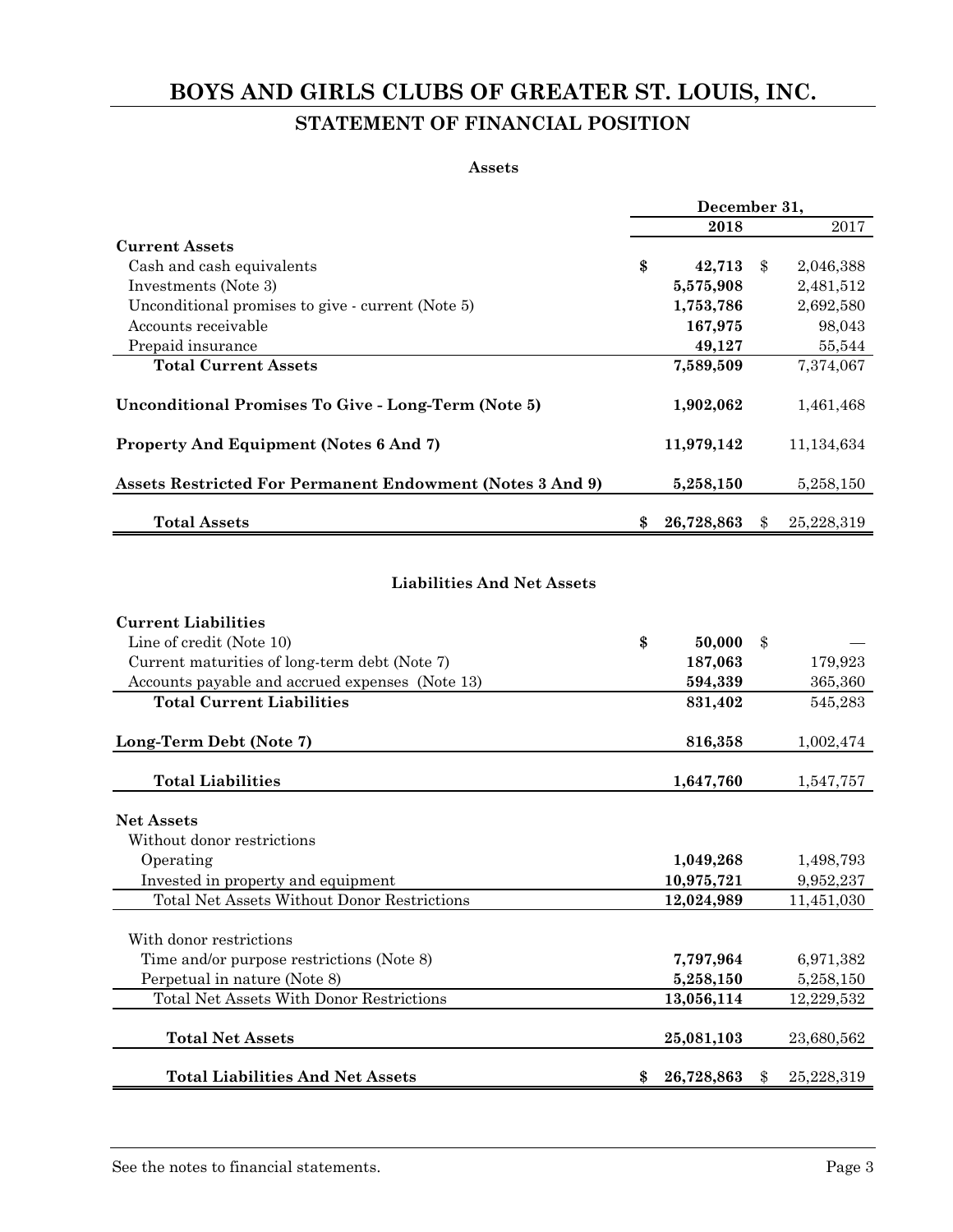#### **STATEMENT OF ACTIVITIES For The Year Ended December 31, 2018**

|                                                   | <b>With Donor Restrictions</b> |              |    |                          |    |                          |                  |
|---------------------------------------------------|--------------------------------|--------------|----|--------------------------|----|--------------------------|------------------|
|                                                   |                                | Without      |    | Time And/Or              |    |                          |                  |
|                                                   |                                | Donor        |    | Purpose                  |    | Perpetual                |                  |
|                                                   |                                | Restrictions |    | <b>Restrictions</b>      |    | In Nature                | Total            |
| <b>Revenues And Support</b>                       |                                |              |    |                          |    |                          |                  |
| Contributions and grants                          | \$                             | 2,743,263    | \$ | 4,993,420                | \$ |                          | \$<br>7,736,683  |
| United Way (Note 5)                               |                                | 4,644        |    | 538,494                  |    |                          | 543,138          |
| In-kind donations                                 |                                | 35,597       |    |                          |    |                          | 35,597           |
| Membership and program fees                       |                                | 477,541      |    |                          |    |                          | 477,541          |
| Fundraising event revenue (net of direct costs    |                                |              |    |                          |    |                          |                  |
| of benefits to donors of \$293,789)               |                                | 591,682      |    |                          |    |                          | 591,682          |
| Miscellaneous income                              |                                | 90,317       |    |                          |    |                          | 90,317           |
|                                                   |                                | 3,943,044    |    | 5,531,914                |    | $\overline{\phantom{a}}$ | 9,474,958        |
| Net assets released from restrictions (Note 8)    |                                | 4,354,120    |    | (4, 354, 120)            |    |                          |                  |
| <b>Total Revenues And Support</b>                 |                                | 8,297,164    |    | 1,177,794                |    |                          | 9,474,958        |
| <b>Expenses</b>                                   |                                |              |    |                          |    |                          |                  |
| Herbert Hoover Club                               |                                | 2,068,748    |    |                          |    |                          | 2,068,748        |
| Adams Park Club                                   |                                | 866,621      |    |                          |    |                          | 866,621          |
| South East Middle School Club                     |                                | 355,345      |    |                          |    |                          | 355,345          |
| Hazelwood East High School                        |                                | 178,047      |    |                          |    |                          | 178,047          |
| Grannemann Elementary School Club                 |                                | 543,306      |    |                          |    |                          | 543,306          |
| O'Fallon Park Club                                |                                | 377,214      |    |                          |    |                          | 377,214          |
| Ferguson Middle School Club                       |                                | 165,714      |    |                          |    |                          | 165,714          |
| Riverview Gardens Club                            |                                | 469,966      |    |                          |    |                          | 469,966          |
| Lee Hamilton Elementary School Club               |                                | 245,776      |    |                          |    |                          | 245,776          |
| Roosevelt High School                             |                                | 249,665      |    |                          |    |                          | 249,665          |
| Normandy High School                              |                                | 352,625      |    |                          |    |                          | 352,625          |
| Mentor St. Louis                                  |                                | 203,051      |    |                          |    |                          | 203,051          |
| <b>Total Program Services</b>                     |                                | 6,076,078    |    |                          |    |                          | 6,076,078        |
| General and administrative                        |                                | 809,240      |    | $\overline{\phantom{0}}$ |    | $\overline{\phantom{0}}$ | 809,240          |
| Development and fundraising                       |                                | 773,898      |    |                          |    |                          | 773,898          |
| <b>Total Supporting Services</b>                  |                                | 1,583,138    |    |                          |    |                          | 1,583,138        |
| <b>Total Expenses</b>                             |                                | 7,659,216    |    |                          |    |                          | 7,659,216        |
|                                                   |                                |              |    |                          |    |                          |                  |
| <b>Increase In Net Assets From Operations</b>     |                                | 637,948      |    | 1,177,794                |    |                          | 1,815,742        |
| <b>Interest And Dividend Income, Net (Note 3)</b> |                                | 68,026       |    | 134,293                  |    |                          | 202,319          |
| <b>Net Realized And Unrealized Losses On</b>      |                                |              |    |                          |    |                          |                  |
| <b>Investments</b> (Note 3)                       |                                | (132, 015)   |    | (485,505)                |    |                          | (617,520)        |
| <b>Increase In Net Assets</b>                     |                                | 573,959      |    | 826,582                  |    |                          | 1,400,541        |
| Net Assets - Beginning Of Year                    |                                | 11,451,030   |    | 6,971,382                |    | 5,258,150                | 23,680,562       |
| Net Assets - End Of Year                          | \$                             | 12,024,989   | \$ | 7,797,964                | \$ | 5,258,150                | \$<br>25,081,103 |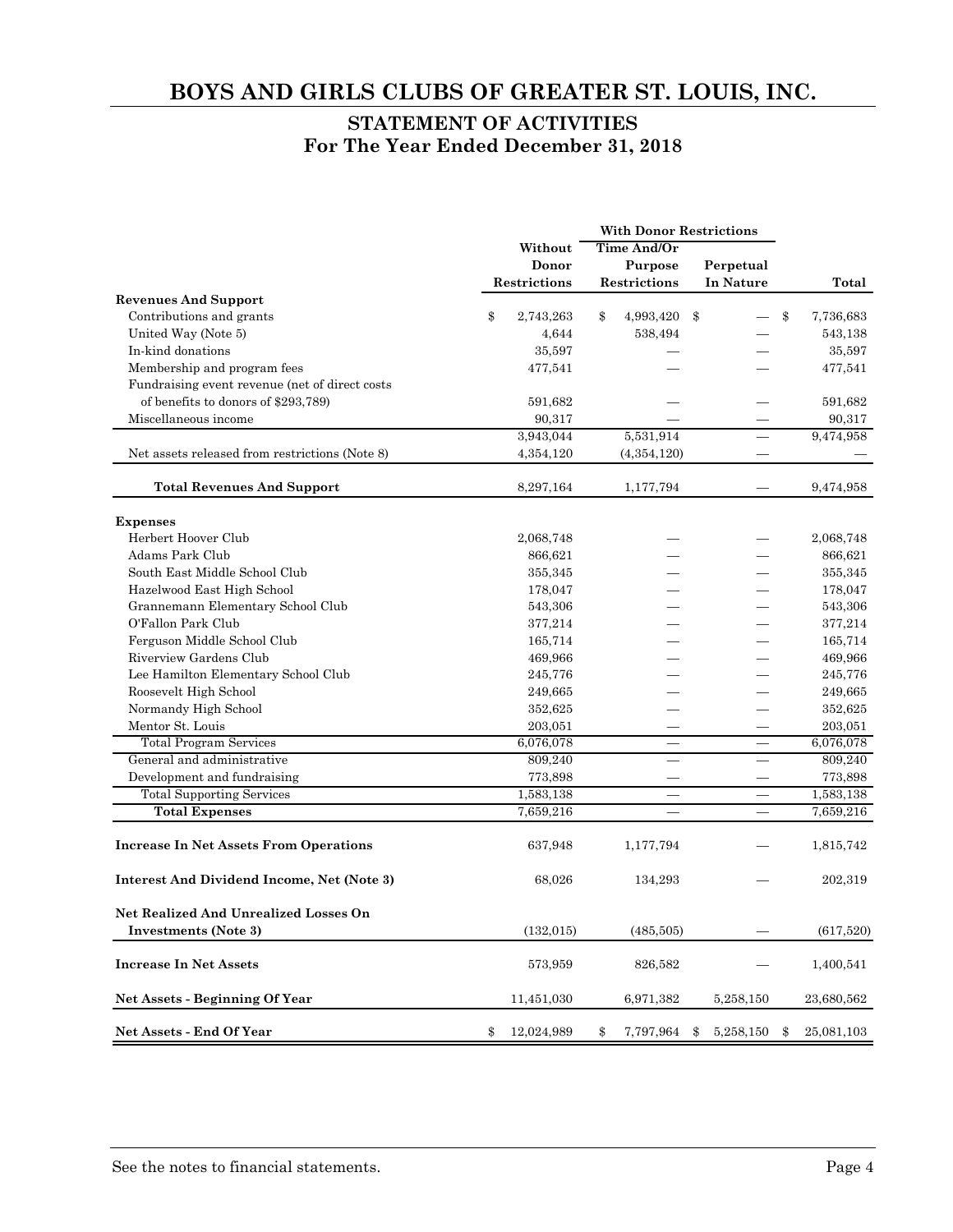#### **STATEMENT OF ACTIVITIES For The Year Ended December 31, 2017**

|                                                      |                  | <b>With Donor Restrictions</b> |                 |                  |
|------------------------------------------------------|------------------|--------------------------------|-----------------|------------------|
|                                                      | Without          | <b>Time And/Or</b>             |                 |                  |
|                                                      | Donor            | Purpose                        | Perpetual       |                  |
|                                                      | Restrictions     | Restrictions                   | In Nature       | Total            |
| <b>Revenues And Support</b>                          |                  |                                |                 |                  |
| Contributions and grants                             | \$<br>2,316,718  | \$<br>5,142,927                | \$<br>2,060,250 | \$<br>9,519,895  |
| United Way (Note 5)                                  | 5,260            | 552,401                        |                 | 557,661          |
| In-kind donations                                    | 68,639           |                                |                 | 68,639           |
| Membership and program fees                          | 506,121          |                                |                 | 506,121          |
| Fundraising event revenue (net of direct costs       |                  |                                |                 |                  |
| of benefits to donors of \$310,121)                  | 567,314          |                                |                 | 567,314          |
| Miscellaneous income                                 | 17,812           |                                |                 | 17,812           |
|                                                      | 3,481,864        | 5,695,328                      | 2,060,250       | 11,237,442       |
| Net assets released from restrictions (Note 8)       | 3,393,228        | (3,393,228)                    |                 |                  |
| <b>Total Revenues And Support</b>                    | 6,875,092        | 2,302,100                      | 2,060,250       | 11,237,442       |
| <b>Expenses</b>                                      |                  |                                |                 |                  |
| Herbert Hoover Club                                  | 1,982,324        |                                |                 | 1,982,324        |
| Adams Park Club                                      | 959,452          |                                |                 | 959,452          |
| South East Middle School Club                        | 300,622          |                                |                 | 300,622          |
| Hazelwood East High School                           | 27,537           |                                |                 | 27,537           |
| Grannemann Elementary School Club                    | 472,580          |                                |                 | 472,580          |
| O'Fallon Park Club                                   | 374,227          |                                |                 | 374,227          |
| Ferguson Middle School Club                          | 264,733          |                                |                 | 264,733          |
| Riverview Gardens Club                               | 488,607          |                                |                 | 488,607          |
| Lee Hamilton Elementary School Club                  | 397,673          |                                |                 | 397,673          |
| Roosevelt High School                                | 217,601          |                                |                 | 217,601          |
| Normandy High School                                 | 372,407          |                                |                 | 372,407          |
| Mentor St. Louis                                     | 296,993          |                                |                 | 296,993          |
| <b>Total Program Services</b>                        | 6,154,756        |                                |                 | 6,154,756        |
| General and administrative                           | 700,857          | $\overline{\phantom{0}}$       | $\equiv$        | 700,857          |
| Development and fundraising                          | 623,795          |                                |                 | 623,795          |
| <b>Total Supporting Services</b>                     | 1,324,652        |                                |                 | 1,324,652        |
| <b>Total Expenses</b>                                | 7,479,408        | $\overline{\phantom{m}}$       |                 | 7,479,408        |
|                                                      |                  |                                |                 |                  |
| Increase (Decrease) In Net Assets From<br>Operations | (604, 316)       | 2,302,100                      | 2,060,250       | 3,758,034        |
|                                                      |                  |                                |                 |                  |
| Interest And Dividend Income, Net (Note 3)           | 25,167           | 52,095                         |                 | 77,262           |
| Net Realized And Unrealized Gains On                 |                  |                                |                 |                  |
| Investments (Note 3)                                 | 141,887          | 474,565                        |                 | 616,452          |
| Increase (Decrease) In Net Assets                    | (437, 262)       | 2,828,760                      | 2,060,250       | 4,451,748        |
| Net Assets - Beginning Of Year                       | 11,888,292       | 4,142,622                      | 3,197,900       | 19,228,814       |
| Net Assets - End Of Year                             | \$<br>11,451,030 | \$<br>6,971,382                | \$<br>5,258,150 | \$<br>23,680,562 |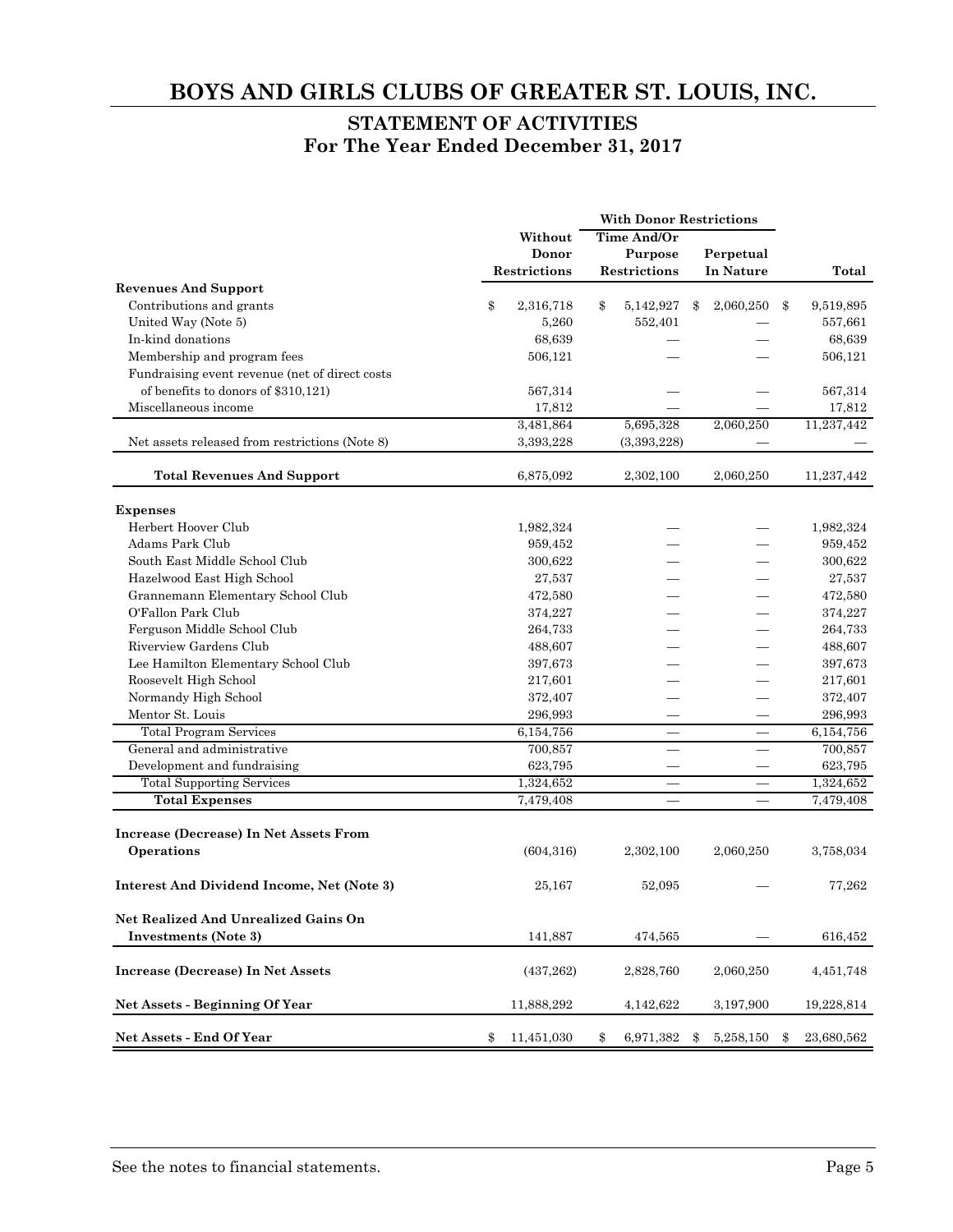#### **STATEMENT OF FUNCTIONAL EXPENSES For The Year Ended December 31, 2018**

|                                |                               |                                 |                                                   |                                         |                                                |                                       | <b>Program Services</b>           |                                 |                                                  |                             |                            |                                 |                                     |
|--------------------------------|-------------------------------|---------------------------------|---------------------------------------------------|-----------------------------------------|------------------------------------------------|---------------------------------------|-----------------------------------|---------------------------------|--------------------------------------------------|-----------------------------|----------------------------|---------------------------------|-------------------------------------|
|                                | Herbert<br><b>Hoover Club</b> | Adams<br>Park Club              | <b>South East</b><br>Middle<br><b>School Club</b> | Hazelwood<br>East<br><b>High School</b> | Grannemann<br>Elementary<br><b>School Club</b> | O'Fallon<br>Park<br>Club              | Ferguson<br>Middle<br>School Club | Riverview<br>Gardens<br>Club    | Lee Hamilton<br>Elementary<br><b>School Club</b> | Roosevelt<br>High<br>School | Normandy<br>High<br>School | Mentor<br>St. Louis             | Total<br>Program<br><b>Services</b> |
| Personnel expenses             | ,026,288                      | 538,935<br>- 98                 | 261,876<br>\$                                     | 139,264<br>$\mathcal{S}$                | \$.<br>443,544                                 | 307,032<br>- \$                       | 124,846<br>\$.                    | 363,374<br>-\$                  | 203,936 \$<br>\$                                 | 222,979                     | 297,348<br>- \$            | 182,511<br>-8                   | ,111,933<br>-8                      |
| Advertising and promotions     | 1,589                         | 325                             | 436                                               | 362                                     | 466                                            | 412                                   | 45                                | 254                             | 45                                               | 252                         | 167                        | $\overline{2}$                  | 4,355                               |
| Conferences, conventions       |                               |                                 |                                                   |                                         |                                                |                                       |                                   |                                 |                                                  |                             |                            |                                 |                                     |
| and meetings                   | 397                           | 478                             | 299                                               | 101                                     | 631                                            | 40                                    | 134                               | 420                             | 53                                               | 285                         | 490                        | 241                             | 3,569                               |
| Contracted services and        |                               |                                 |                                                   |                                         |                                                |                                       |                                   |                                 |                                                  |                             |                            |                                 |                                     |
| program supplies               | 117,899                       | 44,262                          | 52,702                                            | 31,195                                  | 68,152                                         | 40,875                                | 24,113                            | 69,276                          | 21,018                                           | 14,246                      | 40.854                     | 4,032                           | 528,624                             |
| Depreciation                   | 362,692                       | 172,711                         |                                                   |                                         | -                                              | $\hspace{1.0cm} \rule{1.5cm}{0.15cm}$ | $\hspace{0.1mm}-\hspace{0.1mm}$   | $\overline{\phantom{m}}$        |                                                  |                             | $\hspace{0.5cm}$           | $\hspace{0.1mm}-\hspace{0.1mm}$ | 535,403                             |
| Dues and subscriptions         | 846                           | 37                              | 42                                                | 8                                       | 23                                             | 16                                    | 7                                 | 81                              | 11                                               | 11                          | 15                         | 54                              | 1,151                               |
| Equipment rental               |                               |                                 |                                                   |                                         |                                                |                                       |                                   |                                 |                                                  |                             |                            |                                 |                                     |
| and maintenance                | 18,483                        | 8,696                           | 3,695                                             | 335                                     | 3,725                                          | 4,116                                 | 3,183                             | 3,619                           | 3,096                                            | 2,724                       | 3,145                      | 382                             | 55,199                              |
| Interest expense               | 42,021                        | $\hspace{0.05cm}$               |                                                   | $\hspace{0.1mm}-\hspace{0.1mm}$         |                                                | $\hspace{1.0cm} \rule{1.5cm}{0.15cm}$ | $\hspace{0.1mm}-\hspace{0.1mm}$   | $\hspace{0.1mm}-\hspace{0.1mm}$ |                                                  | $\sim$                      | $\hspace{0.5cm}$           | $\hspace{0.1mm}-\hspace{0.1mm}$ | 42,021                              |
| Liability insurance            | 50,435                        | 30,600                          | 19,358                                            | 303                                     | 12,021                                         | 7.916                                 | 5,324                             | 10,716                          | 8,564                                            | 287                         | 360                        | 5,239                           | 151,123                             |
| Occupancy                      | 347,980                       | 35,615                          | 334                                               | 167                                     | 510                                            | 354                                   | 156                               | 4,641                           | 231                                              | 234                         | 648                        | 191                             | 391,061                             |
| Office supplies                | 48,677                        | 8,997                           | 4,122                                             | 2,882                                   | 4,198                                          | 7,284                                 | 1,864                             | 7,555                           | 2,259                                            | 4.703                       | 2.975                      | 6.654                           | 102,170                             |
| Other - bank and merchant fees |                               | $\hspace{0.1mm}-\hspace{0.1mm}$ |                                                   |                                         |                                                |                                       | $\hspace{0.1mm}-\hspace{0.1mm}$   | $\hspace{0.1mm}-\hspace{0.1mm}$ | $\hspace{1.0cm} \rule{1.5cm}{0.15cm}$            |                             | $\hspace{0.05cm}$          | $\overline{\phantom{a}}$        |                                     |
| Postage and shipping           | 5                             | $\overline{2}$                  | 239                                               | $\hspace{0.1mm}-\hspace{0.1mm}$         | 13                                             |                                       | 18                                | 217                             | 18                                               |                             | 396                        | $\hspace{0.1mm}-\hspace{0.1mm}$ | 910                                 |
| Printing and publishing        | 2,285                         | 538                             | 430                                               | 119                                     | 283                                            | 137                                   | 264                               | 333                             | 137                                              | 34                          | 46                         | 23                              | 4,629                               |
| Professional fees              |                               |                                 |                                                   |                                         |                                                |                                       |                                   |                                 | -                                                |                             | $\hspace{0.05cm}$          |                                 | $\overline{\phantom{0}}$            |
| Telecommunication              |                               |                                 |                                                   |                                         |                                                |                                       |                                   |                                 |                                                  |                             |                            |                                 |                                     |
| and technology                 | 38,210                        | 23,995                          | 8.454                                             | 1,900                                   | 7,462                                          | 7.570                                 | 5,454                             | 5,748                           | 5,215                                            | 3,324                       | 5.366                      | 1.785                           | 114,483                             |
| Travel                         | 10,941                        | 1,430                           | 3,358                                             | 1,411                                   | 2,278                                          | 1,461                                 | 306                               | 3,732                           | 1,193                                            | 585                         | 815                        | 1,937                           | 29,447                              |
|                                | 2,068,748 \$<br>\$.           | 866,621                         | 355,345<br>\$                                     | 178,047<br>$\mathcal{S}$                | 543,306                                        | 377,214<br>- \$                       | 165,714<br>S.                     | 469,966<br>- \$                 | 245,776<br>\$.                                   | 249,665<br>- \$             | 352,625<br>- \$            | 203.051<br>- \$                 | 6.076.078<br>- \$                   |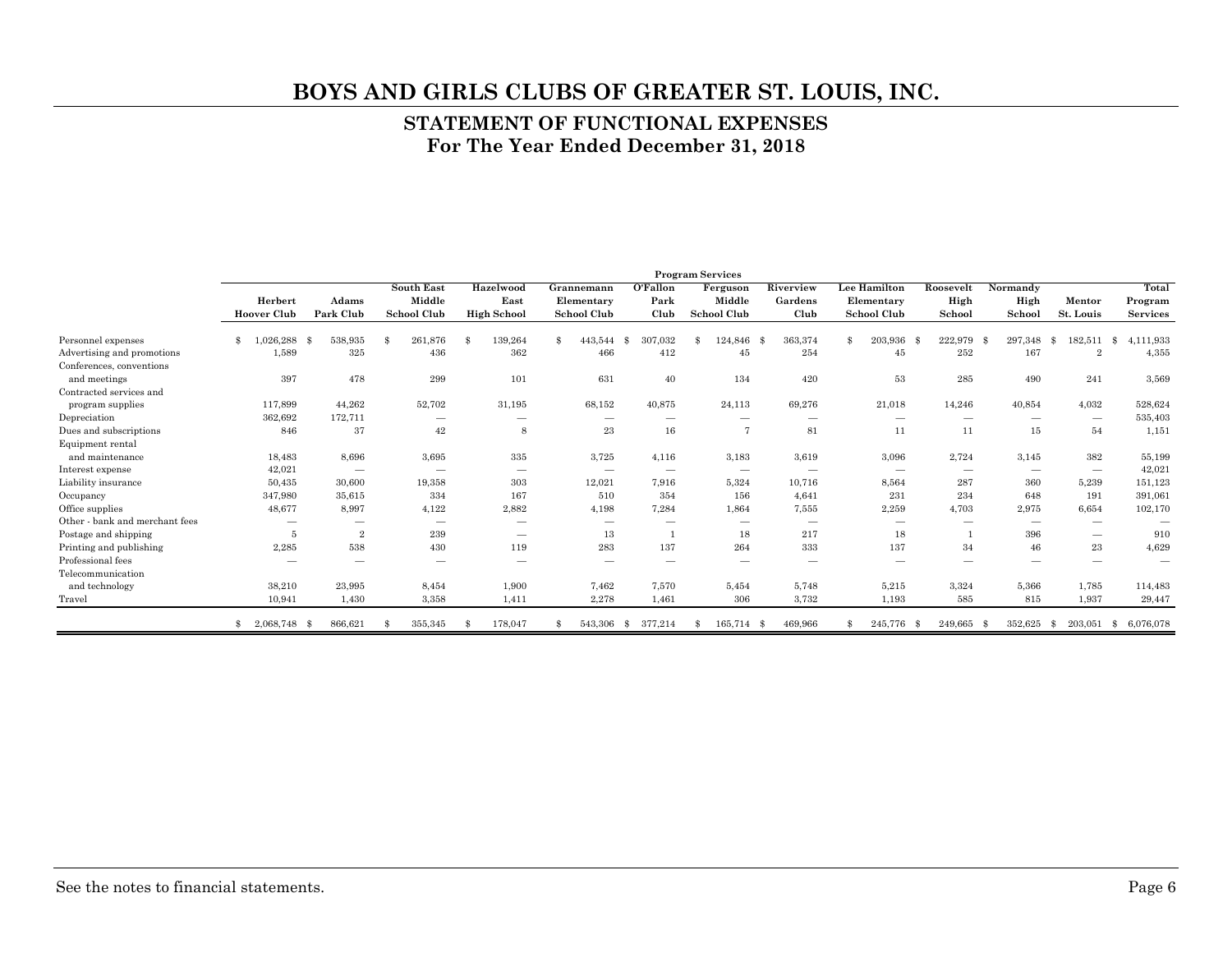#### **STATEMENT OF FUNCTIONAL EXPENSES** *(Continued)*  **For The Year Ended December 31, 2018**

|                                |                 | <b>Supporting Services</b> |                |             |             |      |                 |            |           |
|--------------------------------|-----------------|----------------------------|----------------|-------------|-------------|------|-----------------|------------|-----------|
|                                | Total           |                            | General        | Development |             |      | Total           |            |           |
|                                | Program         |                            | And            |             | And         |      | Supporting      |            |           |
|                                | <b>Services</b> |                            | Administrative |             | Fundraising |      | <b>Services</b> |            | Total     |
| Personnel expenses             | \$<br>4,111,933 | \$                         | 442,300        | \$          | 600,198 \$  |      | 1,042,498       | $\pmb{\$}$ | 5,154,431 |
| Advertising and promotions     | 4,355           |                            | 29,025         |             | 24,959      |      | 53,984          |            | 58,339    |
| Conferences, conventions       |                 |                            |                |             |             |      |                 |            |           |
| and meetings                   | 3,569           |                            | 12,779         |             | 29,020      |      | 41,799          |            | 45,368    |
| Contracted services and        |                 |                            |                |             |             |      |                 |            |           |
| program supplies               | 528,624         |                            | 22,090         |             | 4,225       |      | 26,315          |            | 554,939   |
| Depreciation                   | 535,403         |                            | 40,299         |             |             |      | 40,299          |            | 575,702   |
| Dues and subscriptions         | 1,151           |                            | 33,902         |             | -           |      | 33,902          |            | 35,053    |
| Equipment rental               |                 |                            |                |             |             |      |                 |            |           |
| and maintenance                | 55,199          |                            | 5,075          |             | 2,994       |      | 8,069           |            | 63,268    |
| Interest expense               | 42,021          |                            | 4,669          |             |             |      | 4,669           |            | 46,690    |
| Liability insurance            | 151,123         |                            | 50             |             |             |      | 50              |            | 151,173   |
| Occupancy                      | 391,061         |                            | 9,305          |             | 868         |      | 10,173          |            | 401,234   |
| Office supplies                | 102,170         |                            | 23,014         |             | 6,687       |      | 29,701          |            | 131,871   |
| Other - bank and merchant fees |                 |                            | 38,808         |             | 255         |      | 39,063          |            | 39,063    |
| Postage and shipping           | 910             |                            | 3,200          |             | 182         |      | 3,382           |            | 4,292     |
| Printing and publishing        | 4,629           |                            | 2,628          |             | 15,931      |      | 18,559          |            | 23,188    |
| Professional fees              |                 |                            | 106,071        |             | 75,490      |      | 181,561         |            | 181,561   |
| Telecommunication              |                 |                            |                |             |             |      |                 |            |           |
| and technology                 | 114,483         |                            | 25,364         |             | 10,787      |      | 36,151          |            | 150,634   |
| Travel                         | 29,447          |                            | 10,661         |             | 2,302       |      | 12,963          |            | 42,410    |
|                                | \$<br>6,076,078 | \$                         | 809,240        | \$          | 773,898     | - \$ | 1,583,138       | \$         | 7,659,216 |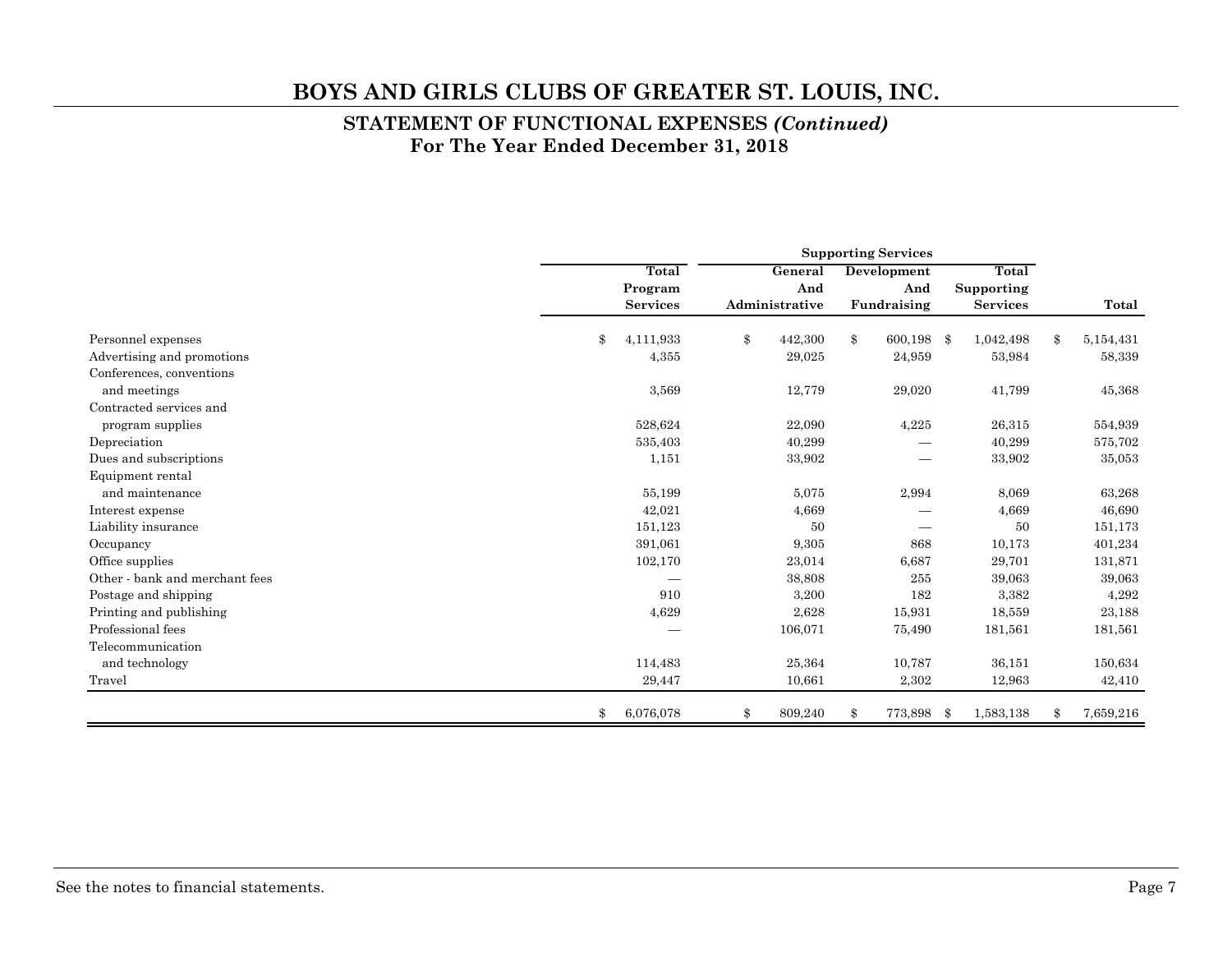#### **STATEMENT OF FUNCTIONAL EXPENSES For The Year Ended December 31, 2017**

|                                |                               |                                 |                                                   |                                         |                                                |                             | <b>Program Services</b>                  |                              |                                                  |                             |                            |                                 |                                     |
|--------------------------------|-------------------------------|---------------------------------|---------------------------------------------------|-----------------------------------------|------------------------------------------------|-----------------------------|------------------------------------------|------------------------------|--------------------------------------------------|-----------------------------|----------------------------|---------------------------------|-------------------------------------|
|                                | Herbert<br><b>Hoover Club</b> | Adams<br>Park Club              | <b>South East</b><br>Middle<br><b>School Club</b> | Hazelwood<br>East<br><b>High School</b> | Grannemann<br>Elementary<br><b>School Club</b> | $O$ 'Fallon<br>Park<br>Club | Ferguson<br>Middle<br><b>School Club</b> | Riverview<br>Gardens<br>Club | Lee Hamilton<br>Elementary<br><b>School Club</b> | Roosevelt<br>High<br>School | Normandy<br>High<br>School | Mentor<br>St. Louis             | Total<br>Program<br><b>Services</b> |
| Personnel expenses             | \$<br>36.844                  | 612,563<br>- 9                  | 223,947<br>\$.                                    | 9,200<br>\$                             | \$<br>390,633                                  | 309,133<br>\$               | 207.647                                  | 370,310<br>-\$               | \$<br>318,968                                    | 193,359<br>-8               | 318,230<br>- \$            | 258,436<br>-\$                  | 4,249,270<br>-8                     |
| Advertising and promotions     | 233                           | 233                             | 359                                               | 125                                     | 652                                            | 483                         | 325                                      | 9,667                        | 449                                              | 333                         | 233                        | 375                             | 13,467                              |
| Conferences, conventions       |                               |                                 |                                                   |                                         |                                                |                             |                                          |                              |                                                  |                             |                            |                                 |                                     |
| and meetings                   | 4,247                         | 1,446                           | 907                                               | 3                                       | 966                                            | 1,711                       | 1,338                                    | 1,642                        | 679                                              | 1,284                       | 1.563                      | 3.366                           | 19,152                              |
| Contracted services and        |                               |                                 |                                                   |                                         |                                                |                             |                                          |                              |                                                  |                             |                            |                                 |                                     |
| program supplies               | 94,782                        | 51,080                          | 40,771                                            | 3,743                                   | 41,903                                         | 42,918                      | 42,791                                   | 70,806                       | 42,534                                           | 8,481                       | 35,772                     | 16,298                          | 491,879                             |
| Depreciation                   | 363,257                       | 170.426                         |                                                   |                                         |                                                |                             |                                          |                              | $\hspace{1.0cm} \rule{1.5cm}{0.15cm}$            |                             | $\overline{\phantom{a}}$   | $\hspace{0.1mm}-\hspace{0.1mm}$ | 533,683                             |
| Dues and subscriptions         | 2,154                         | 917                             | 276                                               | $\bf 22$                                | 424                                            | 300                         | 230                                      | 427                          | 337                                              | 200                         | 324                        | 238                             | 5,849                               |
| Equipment rental               |                               |                                 |                                                   |                                         |                                                |                             |                                          |                              |                                                  |                             |                            |                                 |                                     |
| and maintenance                | 23,237                        | 16,102                          | 1,824                                             | 131                                     | 2,283                                          | 1,776                       | 1,294                                    | 2,788                        | 1,889                                            | 1,034                       | 1,769                      | 1.410                           | 55,537                              |
| Interest expense               | 46,445                        | $\hspace{0.1mm}-\hspace{0.1mm}$ |                                                   | $\overline{\phantom{a}}$                |                                                | $\overline{\phantom{a}}$    | $\overline{\phantom{a}}$                 | $\hspace{0.05cm}$            | $\hspace{0.1mm}-\hspace{0.1mm}$                  | $\sim$                      | $\hspace{0.05cm}$          | $\hspace{0.1mm}-\hspace{0.1mm}$ | 46,445                              |
| Liability insurance            | 43,760                        | 26.642                          | 16,788                                            | 17                                      | 10,477                                         | 6.797                       | 4.685                                    | 9,310                        | 7,542                                            | 131                         | 224                        | 4.704                           | 131,077                             |
| Occupancy                      | 306,580                       | 43,379                          | 390                                               | 36                                      | 612                                            | 484                         | 342                                      | 633                          | 515                                              | 282                         | 483                        | 384                             | 354,120                             |
| Office supplies                | 15,541                        | 8,954                           | 3,121                                             | 4,637                                   | 6,186                                          | 3,089                       | 2,203                                    | 11,120                       | 7,183                                            | 3,792                       | 4,675                      | 8,013                           | 78,514                              |
| Other - bank and merchant fees | -                             | $\overline{\phantom{a}}$        | $\overline{\phantom{a}}$                          | $\overline{\phantom{a}}$                |                                                | $\overline{\phantom{a}}$    | $\overline{\phantom{a}}$                 | -                            | $\overline{\phantom{a}}$                         | -                           | -                          |                                 |                                     |
| Postage and shipping           | 28                            | 14                              | 130                                               |                                         | 7                                              | $\overline{5}$              |                                          | 133                          | 6                                                | 3                           | -5                         | -4                              | 339                                 |
| Printing and publishing        | 1,960                         | 563                             | 414                                               | 301                                     | 846                                            | 352                         | 234                                      | 710                          | 325                                              | 92                          | 93                         | 38                              | 5,928                               |
| Professional fees              | -                             | -                               | 150                                               |                                         | -                                              | 450                         | $\hspace{0.05cm}$                        | 2,000                        | $\overline{\phantom{a}}$                         |                             | -                          | $\overline{\phantom{m}}$        | 2,600                               |
| Telecommunication              |                               |                                 |                                                   |                                         |                                                |                             |                                          |                              |                                                  |                             |                            |                                 |                                     |
| and technology                 | 29,206                        | 21,844                          | 7,951                                             | 9,281                                   | 15,213                                         | 3,233                       | 392                                      | 4,662                        | 15,682                                           | 5,851                       | 5,680                      | 2,905                           | 121,900                             |
| Travel                         | 14,050                        | 5,289                           | 3,594                                             | 41                                      | 2,378                                          | 3,496                       | 3,248                                    | 4,399                        | 1,564                                            | 2,759                       | 3,356                      | 822                             | 44,996                              |
|                                | 1,982,324<br>\$               | 959,452                         | 300,622                                           | 27,537<br>\$                            | 472,580<br>\$                                  | 374,227<br>\$               | 264,733                                  | 488,607<br>- \$              | 397,673<br>\$                                    | 217,601<br>-8               | 372,407<br>- \$            | 296.993<br>- \$                 | 6.154.756<br>-S                     |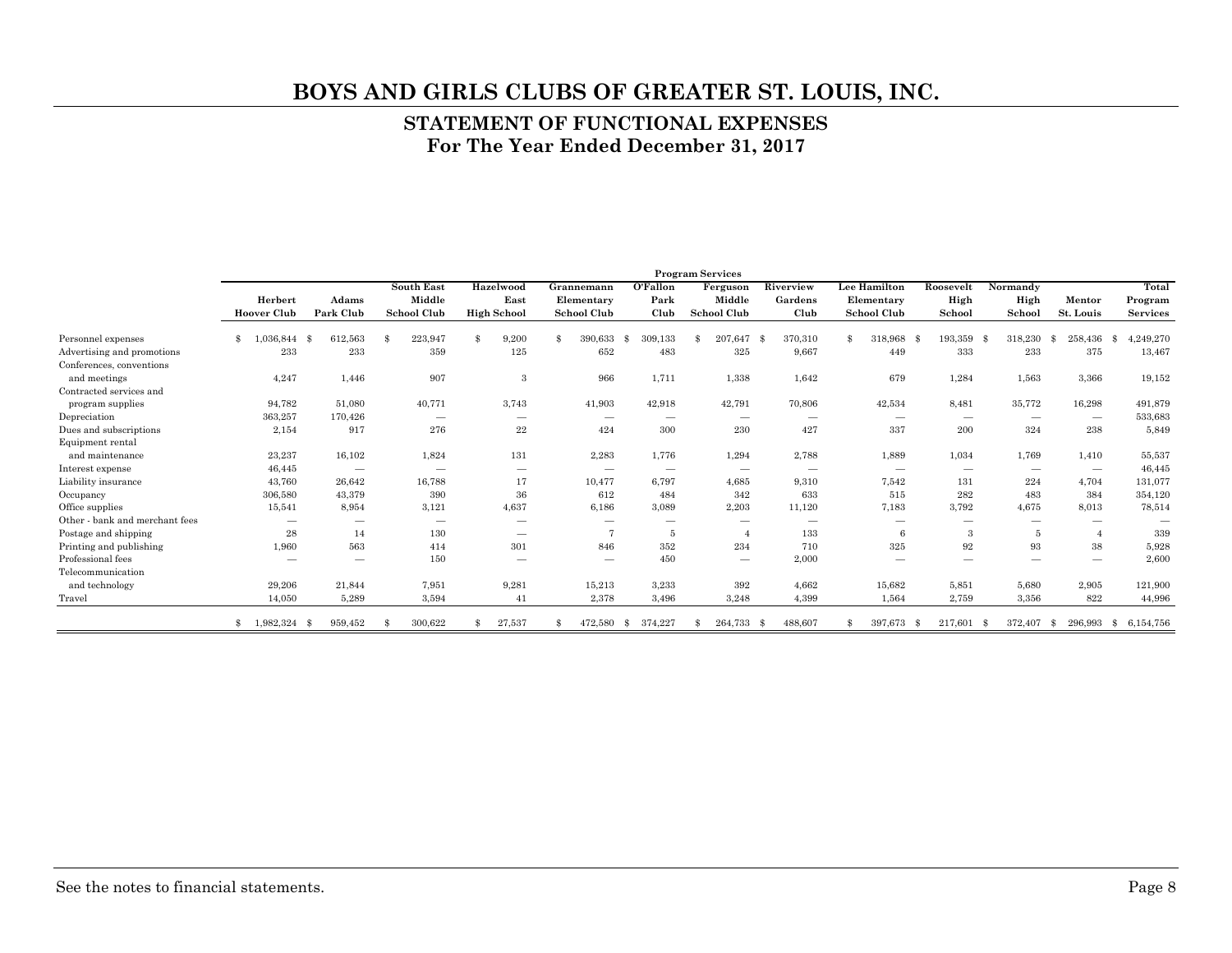#### **STATEMENT OF FUNCTIONAL EXPENSES** *(Continued)*  **For The Year Ended December 31, 2017**

|                                | <b>Supporting Services</b> |                 |         |                |    |             |     |                 |                 |
|--------------------------------|----------------------------|-----------------|---------|----------------|----|-------------|-----|-----------------|-----------------|
|                                |                            | Total           | General |                |    | Development |     | Total           |                 |
|                                |                            | Program         |         | And            |    | And         |     | Supporting      |                 |
|                                |                            | <b>Services</b> |         | Administrative |    | Fundraising |     | <b>Services</b> | Total           |
| Personnel expenses             | \$                         | 4,249,270       | \$      | 384,185        | \$ | 394,578     | \$  | 778,763         | \$<br>5,028,033 |
| Advertising and promotions     |                            | 13,467          |         | 51,940         |    | 7,000       |     | 58,940          | 72,407          |
| Conferences, conventions       |                            |                 |         |                |    |             |     |                 |                 |
| and meetings                   |                            | 19,152          |         | 24,432         |    | 2,543       |     | 26,975          | 46,127          |
| Contracted services and        |                            |                 |         |                |    |             |     |                 |                 |
| program supplies               |                            | 491,879         |         | 476            |    | 3.666       |     | 4,142           | 496,021         |
| Depreciation                   |                            | 533,683         |         | 39,767         |    |             |     | 39,767          | 573,450         |
| Dues and subscriptions         |                            | 5,849           |         | 29,310         |    | 111         |     | 29,421          | 35,270          |
| Equipment rental               |                            |                 |         |                |    |             |     |                 |                 |
| and maintenance                |                            | 55,537          |         | 9,179          |    | 4,303       |     | 13,482          | 69,019          |
| Interest expense               |                            | 46,445          |         | 5,161          |    |             |     | 5,161           | 51,606          |
| Liability insurance            |                            | 131,077         |         |                |    |             |     |                 | 131,077         |
| Occupancy                      |                            | 354,120         |         | 650            |    |             |     | 650             | 354,770         |
| Office supplies                |                            | 78,514          |         | 29,893         |    | 16,206      |     | 46,099          | 124,613         |
| Other - bank and merchant fees |                            |                 |         | 35,528         |    | 1,695       |     | 37,223          | 37,223          |
| Postage and shipping           |                            | 339             |         | 10,134         |    | 379         |     | 10,513          | 10,852          |
| Printing and publishing        |                            | 5.928           |         | 6,806          |    | 17,565      |     | 24,371          | 30,299          |
| Professional fees              |                            | 2,600           |         | 54,444         |    | 159,990     |     | 214,434         | 217,034         |
| Telecommunication              |                            |                 |         |                |    |             |     |                 |                 |
| and technology                 |                            | 121,900         |         | 7.656          |    | 13,875      |     | 21,531          | 143,431         |
| Travel                         |                            | 44,996          |         | 11,296         |    | 1,884       |     | 13,180          | 58,176          |
|                                | \$                         | 6,154,756       | \$      | 700,857        | \$ | 623,795     | -\$ | 1,324,652       | \$<br>7,479,408 |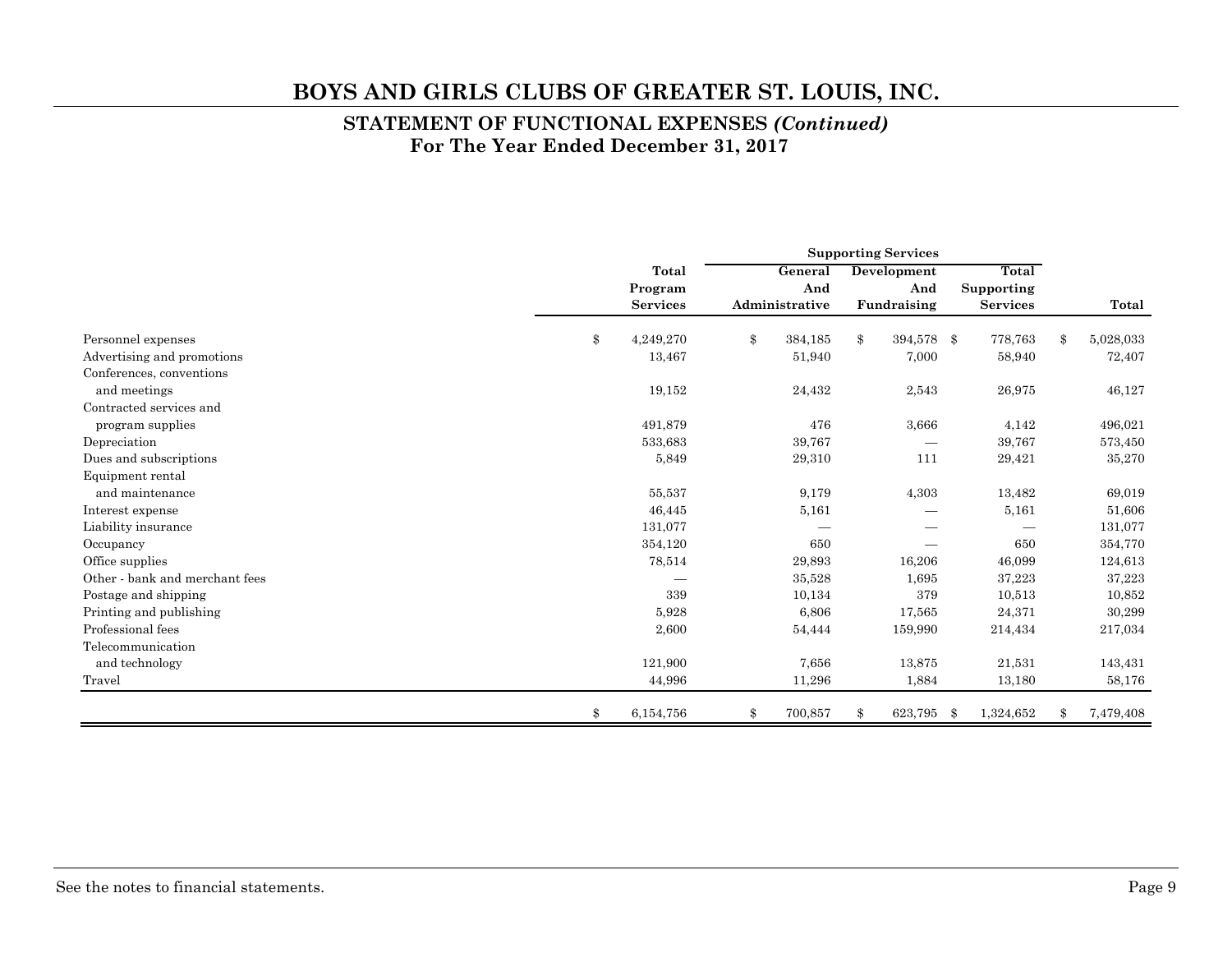# **BOYS AND GIRLS CLUBS OF GREATER ST. LOUIS, INC. STATEMENT OF CASH FLOWS**

|                                                               | <b>For The Years</b> |                           |    |             |  |
|---------------------------------------------------------------|----------------------|---------------------------|----|-------------|--|
|                                                               |                      | <b>Ended December 31,</b> |    |             |  |
|                                                               |                      | 2018                      |    | 2017        |  |
| <b>Cash Flows From Operating Activities</b>                   |                      |                           |    |             |  |
| Increase in net assets                                        | \$                   | 1,400,541                 | \$ | 4,451,748   |  |
| Adjustments to reconcile increase in net assets               |                      |                           |    |             |  |
| to net cash from operating activities:                        |                      |                           |    |             |  |
| Depreciation                                                  |                      | 575,702                   |    | 573,450     |  |
| Contributions of property and equipment                       |                      |                           |    | (45, 047)   |  |
| Contributions restricted for endowment                        |                      |                           |    | (2,060,250) |  |
| Realized and unrealized (gains) losses on investments         |                      | 617,520                   |    | (616, 452)  |  |
| Changes in assets and liabilities:                            |                      |                           |    |             |  |
| Unconditional promises to give                                |                      | 498,200                   |    | (1,375,872) |  |
| Accounts receivable                                           |                      | (69, 932)                 |    | (72, 569)   |  |
| Prepaid insurance                                             |                      | 6,417                     |    | (5,984)     |  |
| Accounts payable and accrued expenses                         |                      | 63,448                    |    | 114,895     |  |
| <b>Net Cash Provided By Operating Activities</b>              |                      | 3,091,896                 |    | 963,919     |  |
|                                                               |                      |                           |    |             |  |
| <b>Cash Flows From Investing Activities</b>                   |                      |                           |    |             |  |
| Proceeds from sale of investments                             |                      | 1,365,060                 |    | 3,366,267   |  |
| Purchases of investments                                      |                      | (7,076,976)               |    | (2,341,475) |  |
| Purchases of property and equipment                           |                      | (1, 254, 679)             |    | (375,578)   |  |
| Net Cash Provided By (Used In) Investing Activities           |                      | (6,966,595)               |    | 649,214     |  |
|                                                               |                      |                           |    |             |  |
| <b>Cash Flows From Financing Activities</b>                   |                      |                           |    |             |  |
| Payments on long-term debt                                    |                      | (178, 976)                |    | (172, 898)  |  |
| Proceeds from line of credit                                  |                      | 300,000                   |    |             |  |
| Payments on line of credit                                    |                      | (250,000)                 |    |             |  |
| Proceeds from endowment contributions                         |                      |                           |    | 2,060,250   |  |
| Net Cash Provided By (Used In) Financing Activities           |                      | (128, 976)                |    | 1,887,352   |  |
|                                                               |                      |                           |    |             |  |
| Net Increase (Decrease) In Cash And Cash Equivalents          |                      | (4,003,675)               |    | 3,500,485   |  |
|                                                               |                      |                           |    |             |  |
| Cash And Cash Equivalents - Beginning Of Year                 |                      | 4,046,388                 |    | 545,903     |  |
|                                                               |                      |                           |    |             |  |
| Cash And Cash Equivalents - End Of Year                       | \$                   | 42,713                    | \$ | 4,046,388   |  |
|                                                               |                      |                           |    |             |  |
| Supplemental Disclosure Of Cash Flow Information              |                      |                           |    |             |  |
| Interest paid                                                 | \$                   | 46,691                    | \$ | 52,097      |  |
| Property and equipment purchases included in accounts payable |                      | 165,531                   |    |             |  |
|                                                               |                      |                           |    |             |  |
| Cash And Cash Equivalents, End Of Year,                       |                      |                           |    |             |  |
| <b>Consist Of The Following:</b>                              |                      |                           |    |             |  |
| Cash and cash equivalents                                     | \$                   | 42,713                    | \$ | 2,046,388   |  |
| Assets restricted for permanent endowment                     |                      |                           |    | 2,000,000   |  |
|                                                               | \$                   | 42,713                    | \$ | 4,046,388   |  |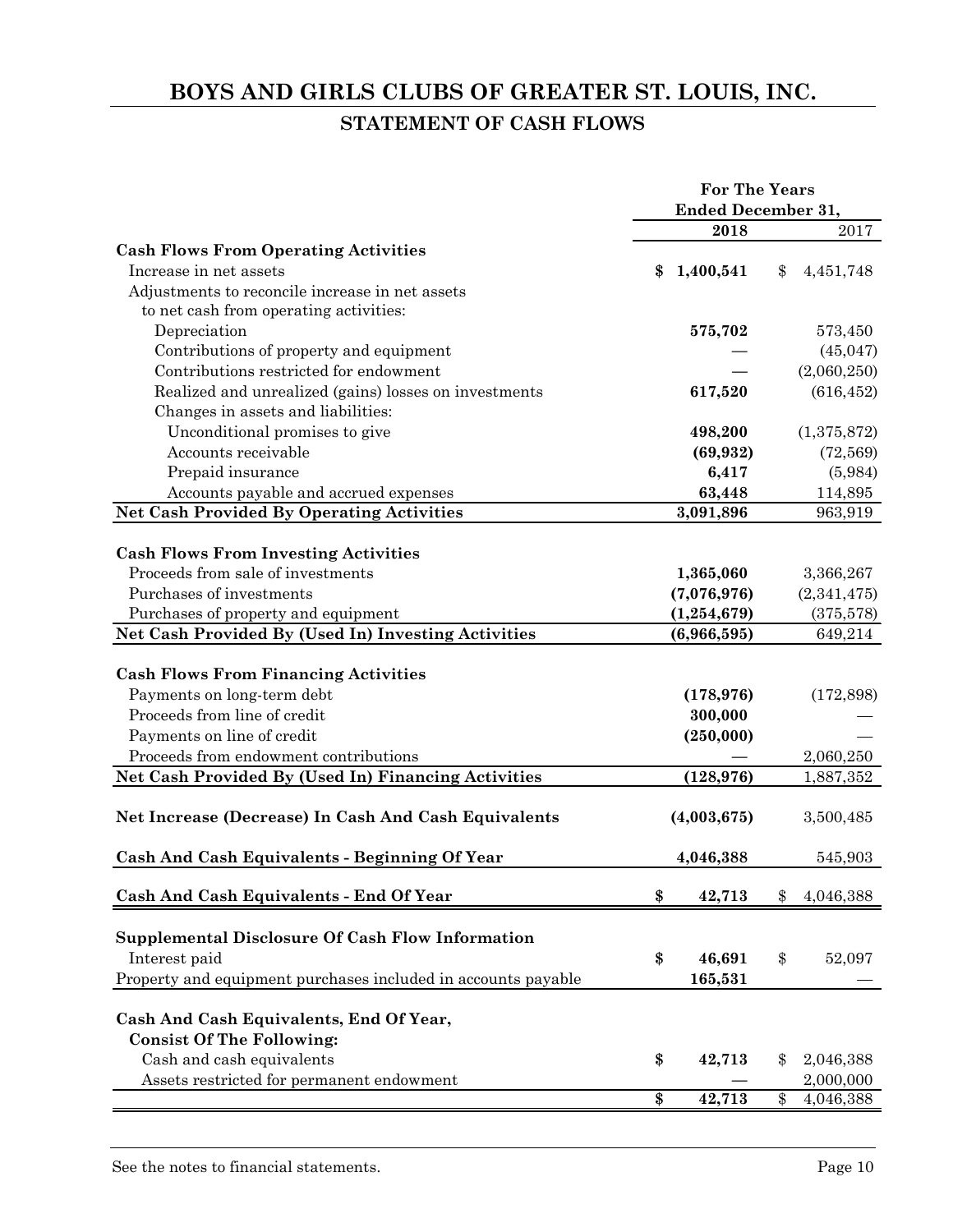**NOTES TO FINANCIAL STATEMENTS December 31, 2018 And 2017** 

# **1. Operations**

Herbert Hoover Boys and Girls Club of St. Louis, Inc. d/b/a Boys and Girls Clubs of Greater St. Louis, Inc. (the Organization) is a not-for-profit organization dedicated to providing recreational, athletic and educational facilities for youth in the metropolitan St. Louis area.

The Organization operates at several locations, two of which it owns. The Organization also has agreements with the various school districts to offer programs at South East Middle School, Hazelwood East High School, Grannemann Elementary School, Ferguson Middle School, Highland Elementary School, Lee Hamilton Elementary School, Roosevelt High School, and Normandy High School.

During 2009, the Organization merged with Mentor St. Louis, a nonprofit corporation. Mentor St. Louis offers school-based mentoring supplemented by additional weekly contact with students in the St. Louis Public School District, including personal visits, phone calls and writing correspondence.

# **2. Summary Of Significant Accounting Policies**

#### **Basis Of Accounting**

The accompanying financial statements of the Organization have been prepared on the accrual basis of accounting. Income is recognized when earned and expenses are recognized when incurred.

#### **New Accounting Standard Implemented**

In August 2016, the Financial Accounting Standards Board (FASB) issued Accounting Standards Update (ASU) 2016-14, *Presentation of Financial Statements of Not-for-Profit Entities*. The Organization adopted ASU 2016-14 effective January 1, 2018 and applied its provision to the financial statements for the year ended December 31, 2018.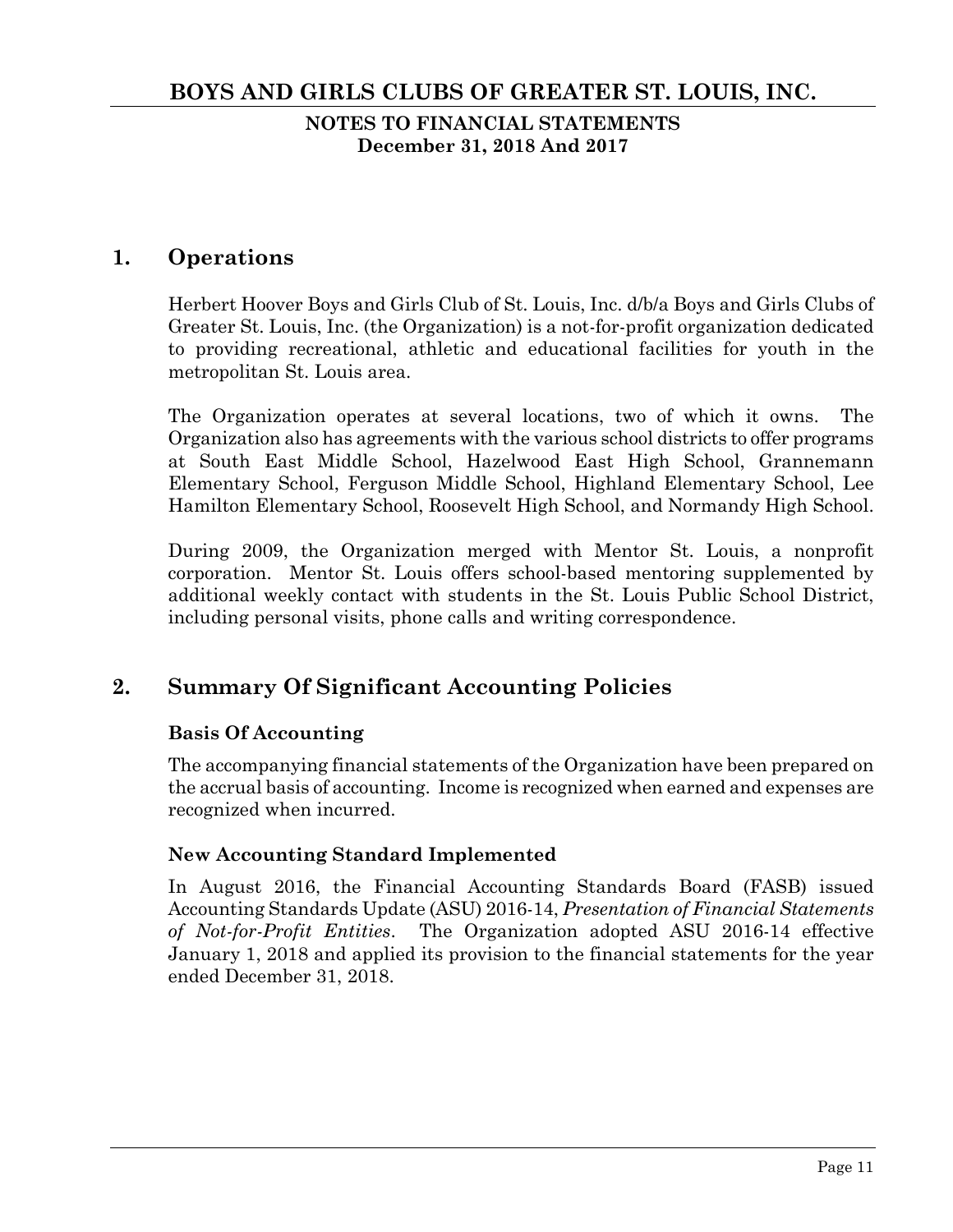Notes To Financial Statements *(Continued)*

The ASU appends the current reporting model for not-for profit organizations and enhances their required disclosures. The primary changes include: (a) requiring the presentation of only two classes of net assets now entitled "net assets without donor restrictions" and "net assets with donor restrictions", (b) modifying the presentation of underwater endowment funds and related disclosures, (c) requiring the use of the placed-in-service approach to recognize the expiration of restrictions on gifts used to acquire or construct long-lived assets absent explicit donor stipulations otherwise, (d) requiring that all not-for-profits present an analysis of expenses by function and nature in either the statement of activities, a separate statement, or in the notes and disclose a summary of the allocations methods used to allocate costs, (e) requiring the disclosure of quantitative and qualitative information regarding liquidity and availability of resources, and (f) presenting investment return net of external and direct internal investment expenses.

#### **Basis Of Presentation**

As noted, financial statements of not-for-profit organizations measure net assets and net asset activity based on the absence or existence of donor-imposed restrictions. Brief explanations of the net asset categories are presented below:

*Net Assets Without Donor Restrictions* represent those net assets that are not subject to donor-imposed stipulations and may be expended for any purpose in performing the primary objectives of the Organization. All contributions are considered to be without donor restrictions unless specifically restricted by the donor.

*Net Assets With Donor Restrictions* represent those net assets whose use has been limited by donor-imposed stipulations that either can be fulfilled or expire by the passage of time, as well as those net assets whose use has been limited by donor-imposed stipulations that will remain in effect in perpetuity.

#### **Estimates And Assumptions**

Management uses estimates and assumptions in preparing financial statements in conformity with accounting principles generally accepted in the United States of America. Those estimates and assumptions affect the reported amounts of assets and liabilities, the disclosure of contingent assets and liabilities and the reported revenues and expenses. Actual results could differ from those estimates. Material estimates that are particularly susceptible to significant change in the near term relate to the determination of the allowance for uncollectible receivables and promises to give.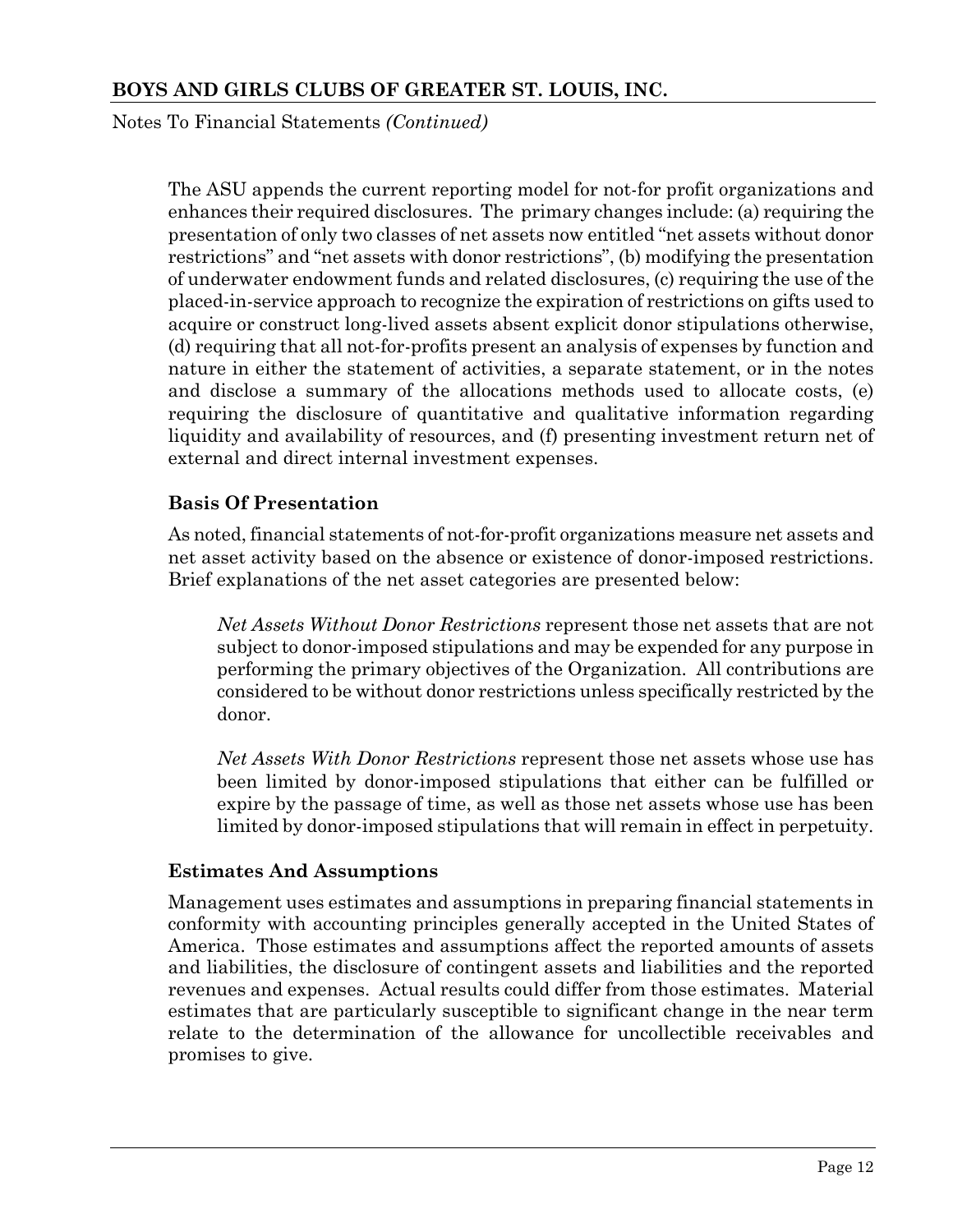Notes To Financial Statements *(Continued)*

#### **Cash And Cash Equivalents**

The Organization considers all unrestricted balances held in checking accounts, savings accounts and short-term investment accounts with original maturity dates of three months or less to be cash equivalents.

The Organization maintains its cash and cash equivalents at several banks and with several investment managers. At various times throughout the year, bank deposits may exceed federally insured limits. In addition, some cash equivalents consist of money market funds, which are not covered by the Federal Deposit Insurance Corporation (FDIC) but are covered by Securities Investor Protection Corporation (SIPC) insurable limits.

#### **Investments**

Investments are reported at fair value based on quoted prices in active markets for identical assets (Level 1) or on significant other observable inputs (Level 2) as described in Note 4. Gains or losses on sales of investments are determined on a specific cost identification method. Unrealized gains and losses are determined based on year-end fair value fluctuations. All investment income is reported as increases or decreases in net assets without donor restrictions unless a donor or law restricts the use of the income.

Investment securities are exposed to various risks such as interest rate, market and credit risks. Due to the level of risk associated with certain investment securities, it is at least reasonably possible that changes in the values of investment securities will occur in the near term and such changes could materially affect the amounts reported in the statement of financial position.

#### **Fair Value Of Financial Instruments**

Various methods and assumptions were used to estimate the fair value of each class of financial instruments. Cash and cash equivalents are valued at their carrying amount due to their short maturities. Investments are reported at fair value based on quoted market prices or other significant inputs.

#### **Accounts Receivable**

Accounts receivable are stated at the amount management expects to collect from outstanding balances. Management provides for probable uncollectible amounts through a charge to earnings and a credit to a valuation allowance based on its assessment of the current status of individual accounts. Balances that are still outstanding after management has used reasonable collection efforts are written off through a charge to the valuation allowance and a credit to accounts receivable. Management has determined that no valuation allowance is necessary for accounts receivable as of December 31, 2018 or 2017.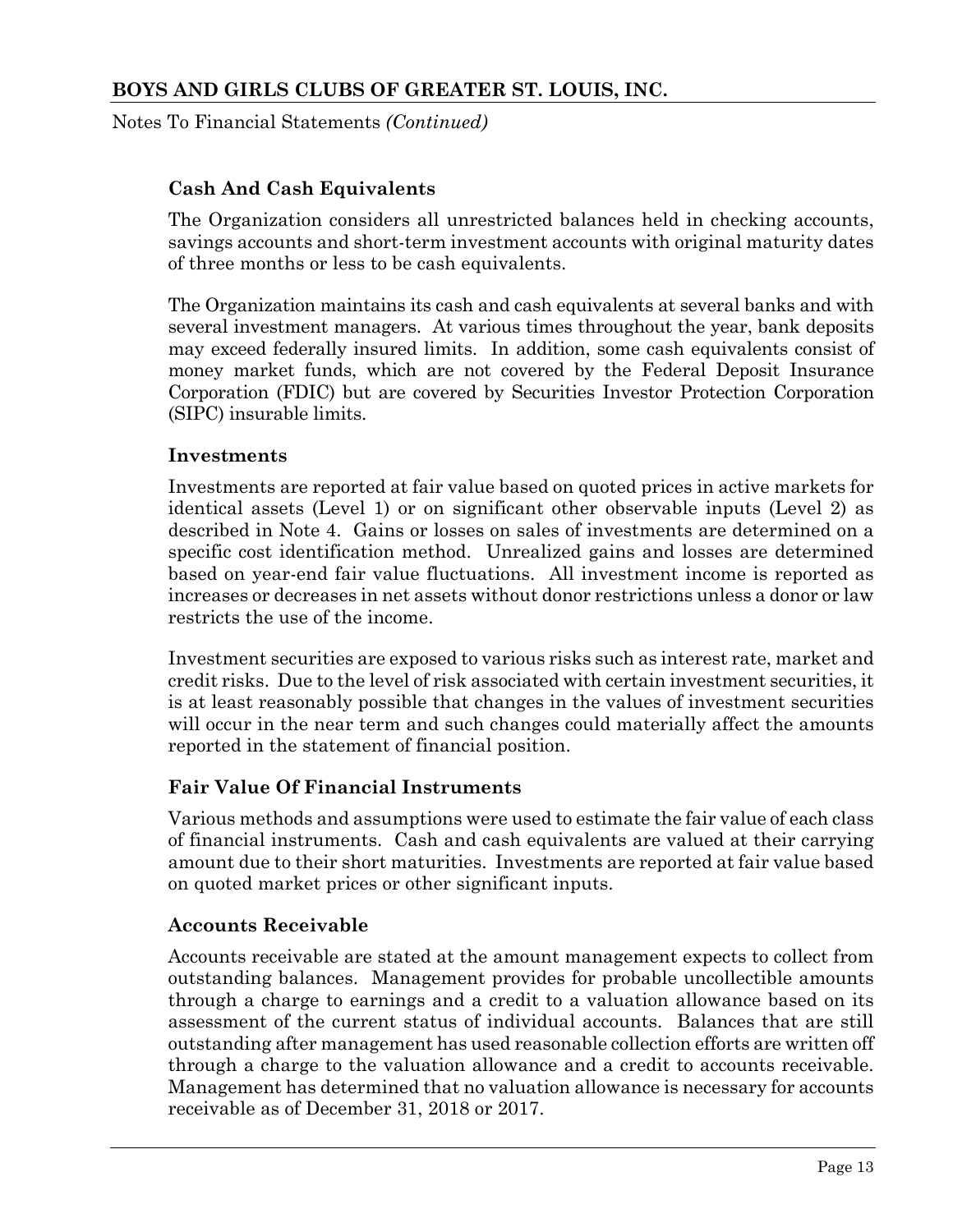Notes To Financial Statements *(Continued)*

#### **Unconditional Promises To Give**

Unconditional promises to give in future periods are recognized as support in the period the promises are received. Promises to give, which depend upon specified future and certain events, are reported at the amount management expects to collect on balances outstanding at year end. Management provides for probable uncollectible amounts through a charge to bad debts and a credit to a valuation allowance based on its assessment of the current status of the existing receivables. Balances that are still outstanding after management has used reasonable collection efforts are written off through a charge to the valuation allowance and a credit to promises to give.

Unconditional gifts expected to be collected within one year are reported at their net realizable value. Unconditional gifts expected to be collected in future years are reported at the present value of estimate future cash flows. The resulting discount is amortized and reported as contribution revenue in the statement of activities.

#### **Property And Equipment**

Property and equipment are carried at cost, if purchased, or at fair value, if donated, less accumulated depreciation computed using the straight-line method over periods ranging from 3 to 40 years. The Organization capitalizes all expenditures in excess of \$2,500 for property and equipment.

#### **Revenues And Support**

The Organization reports gifts of cash and other assets as donor restricted support if they are received with donor stipulations that limit the use of the donated assets. When a donor restriction expires, that is, when a stipulated time restriction ends or purpose restriction is accomplished, net assets with donor restrictions are reclassified to net assets without donor restrictions and reported in the statement of activities as net assets released from restrictions.

#### **Donated Property, Services And Materials**

Various equipment, services and materials are donated to the Organization. Donated equipment, certain donated professional services and donated materials are recorded as contributions at their estimated fair value on the dates of the contributions. No donated services were received in 2018 or 2017.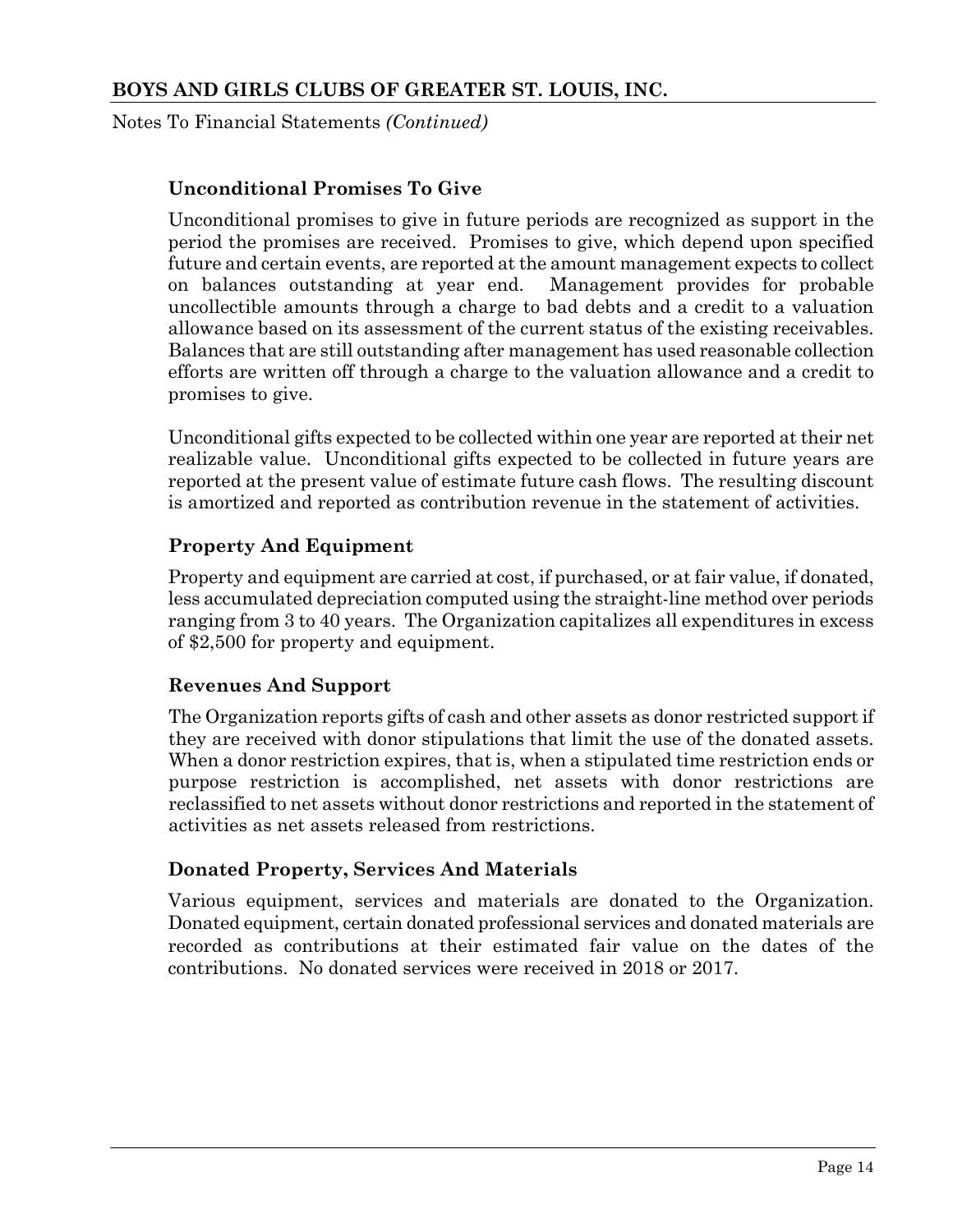Notes To Financial Statements *(Continued)*

From time to time, the Organization receives donated goods that it passes along to its members, but would not otherwise purchase. The Organization is not the ultimate beneficiary of these donated goods; therefore, revenue is not recorded. In addition, a substantial number of other volunteers have donated their time to the Organization's program services and fundraising activities. This volunteer time has not been recorded because it does not meet the criteria for recognition under generally accepted accounting principles.

#### **Description Of Program Services And Supporting Activities**

The following program services and supporting activities are included in the accompanying financial statements:

#### Herbert Hoover Club

The Herbert Hoover Club (HHC) is our original facility located in North St. Louis City. HHC serves approximately 1,700 youth annually. The 78,000 square-foot state licensed facility houses a comprehensive Dental Clinic, Emerson Technology Center, Learning Center, MJL Aquatics Center, All-Star Baseball Field, art room, game room, teen center, performing arts studio, football field, fitness center and the administrative offices of the Club.

#### Adams Park Club

The Adams Park Club (APC) began operating in 2007 in South City at the Adams Park Community Center. APC serves approximately 600 youth annually. Located in the Forest Park Southeast neighborhood, the 21,348 square-foot state licensed center offers organized sports, fitness and recreation activities as well as teen and education programs.

#### South East Middle School Club

The Club's first school-based location, the Southeast Middle School Club (SMSC), which is located in the Hazelwood School District in the Spanish Lake area, opened in 2008. This site serves approximately 440 youth annually. SMSC operates five days a week. It is a partnership with Hazelwood School District and St. Louis County and shares a gymnasium, performance stage, library, technology center, cafeteria, art room and game room with the school.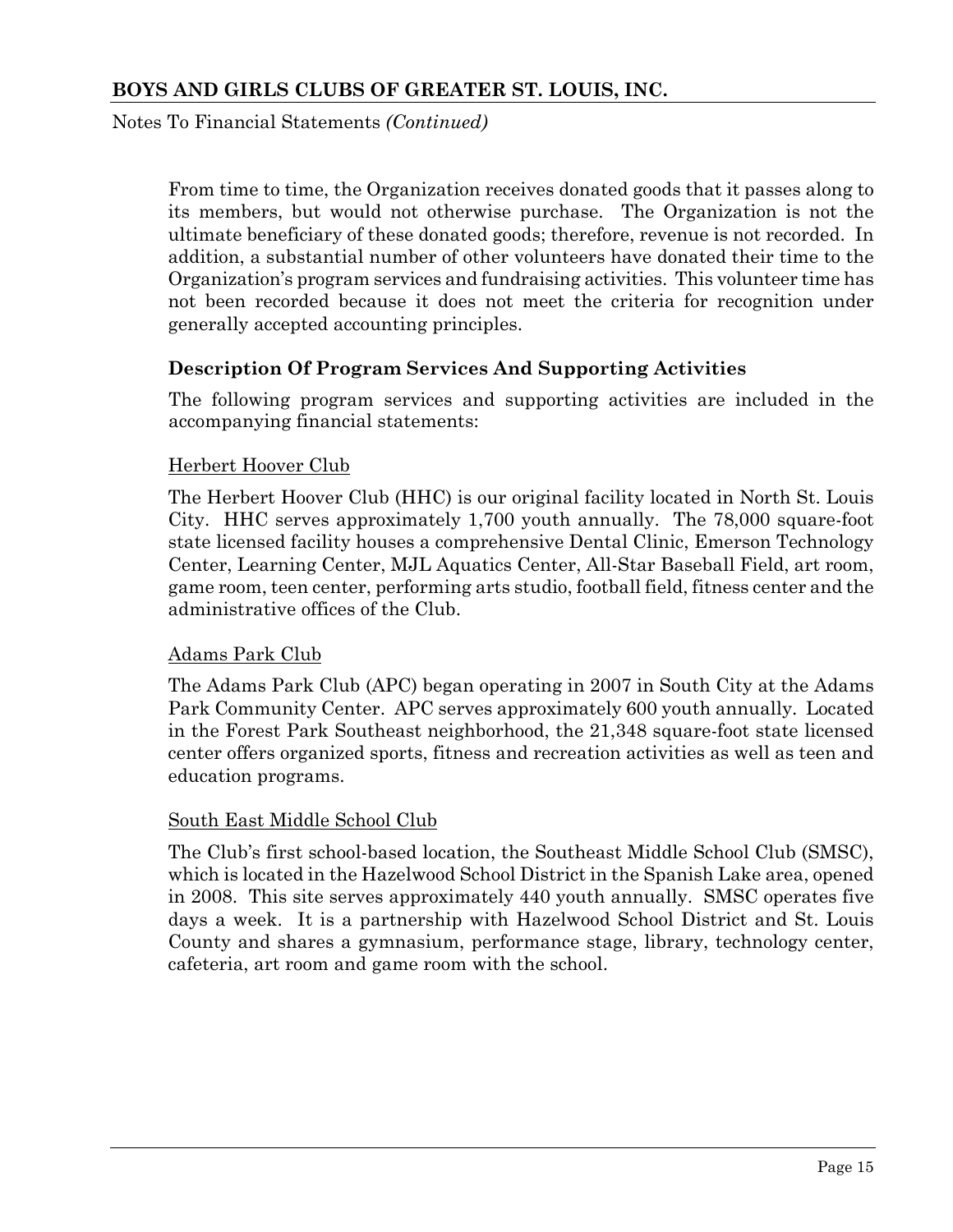Notes To Financial Statements *(Continued)*

#### Hazelwood East High School

Thanks to a 21st Century CCLC grant, a Project Learn PLUS program at Hazelwood East High School opened in 2017. This program offers a wide range of high energy activities designed to improve student academic achievement and address the multiple needs and interests of children and families. Members of the program receive homework assistance, access to a social worker and guidance counselor, college and career prep, tutoring, ACT prep, engage in sports and music activities and more.

#### Grannemann Elementary School Club

Grannemann Elementary School Club (GESC), formerly Twillman Elementary School Club, opened in the summer of 2013 and strengthened our partnerships with both the Hazelwood School District and the Spanish Lake community. This site serves approximately 295 youth annually. GESC operates five days a week, sharing a library, cafeteria, a computer lab and gymnasium with Grannemann Elementary School. GESG Club provides educational, recreational, and social activities.

#### O'Fallon Park Club

The O'Fallon Park Club (OFPC) located in North City opened in February of 2013 and is in partnership with the YMCA of Greater St. Louis and the City of St. Louis Department of Parks, Recreation and Forestry. This site serves approximately 770 youth annually. OFPC has offered a select number of programs and now operates at full capacity, 48 weeks a year, five days a week. The 79,000 square foot facility has a full-size double gymnasium - 12 basketball hoops plus volleyball nets, fitness center, elevated running/walking track, Teen Hub/game room, computer lab, 3 multipurpose rooms, classroom space, and indoor and outdoor pools.

#### Ferguson Middle School Club

Ferguson Middle School Club (FMSC) opened in the summer of 2015 to serve youth in Ferguson. This site serves approximately 690 youth annually. FMSC operates five days per week and is open year-round, offering both an after-school program and summer day camp. In partnership with the Ferguson-Florissant School District, the Club shares two gymnasiums, cafeteria, library, technology center, and offers a teen center with a fully operating music production studio.

#### Riverview Gardens Club

Riverview Gardens Club (RVGC) opened in the summer of 2016 and established our new partnerships with the Riverview Gardens School District and the community surrounding Highland Elementary School where the Club is located. This site serves approximately 235 youth annually. RVGC operates five days a week, sharing classroom space, a music room, cafeteria, a computer lab and gymnasium to provide educational, recreational, and social activities.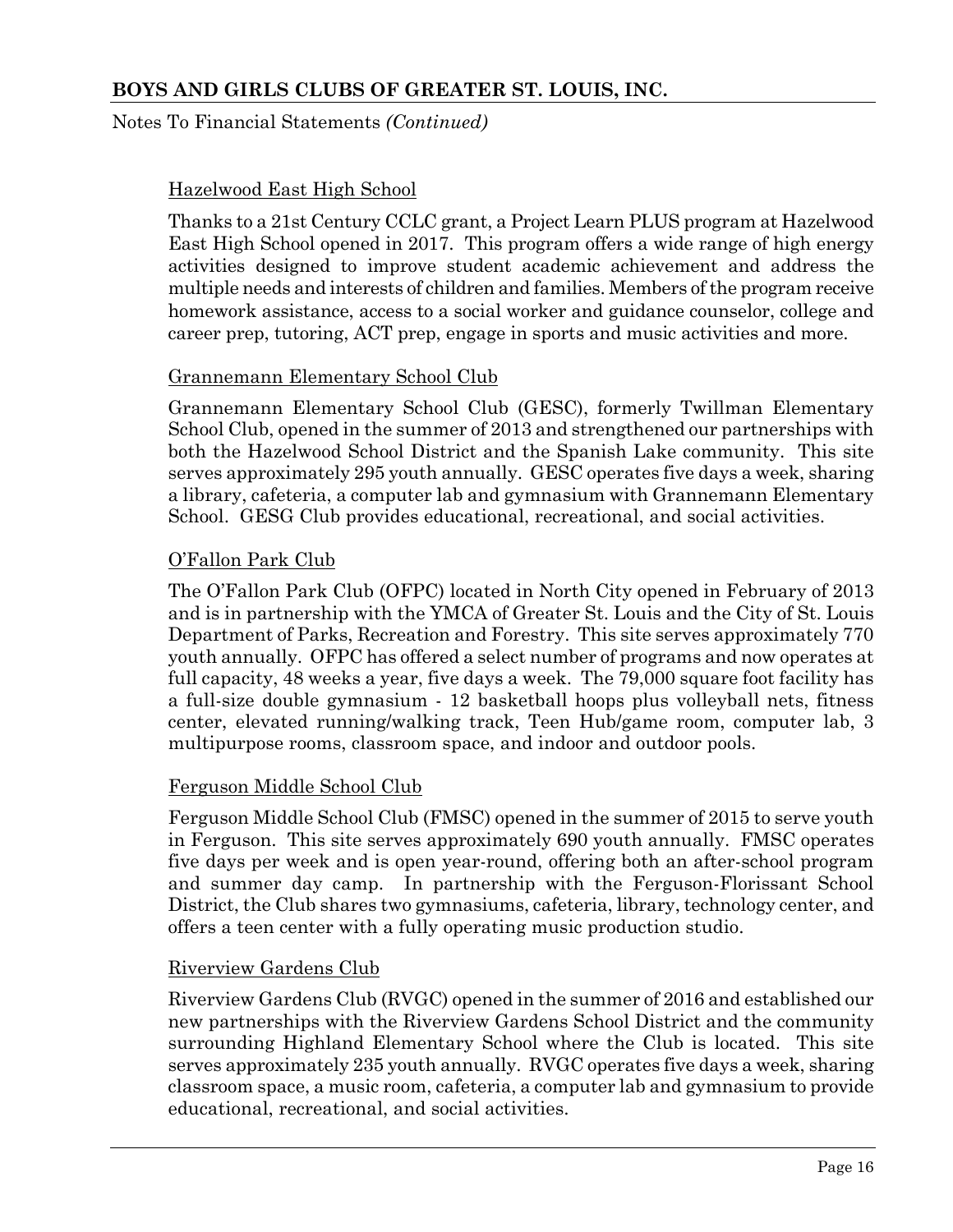#### Notes To Financial Statements *(Continued)*

#### Lee Hamilton Elementary School Club

Lee Hamilton Elementary School Club (LHESC) opened in the fall of 2016 to serve elementary school youth in the Ferguson School District. This site serves approximately 65 youth annually. LHESC operates five days per week and is open year-round, offering after-school and summer day camp. Sharing classroom space, the cafeteria and gymnasium, the Club provides educational, recreational, and social activities.

#### Roosevelt High School

The BE GREAT: Graduate program is offered at Roosevelt High School beginning in 2017. This program is a comprehensive, targeted dropout prevention intervention designed to enhance youths' engagement with learning by providing consistent support from caring and trusted adults to develop the academic, emotional and social skills necessary to achieve academic success.

#### Normandy High School

The BE GREAT: Graduate program is offered at Normandy High School beginning in 2017. This program is a comprehensive, targeted dropout prevention intervention designed to enhance youths' engagement with learning by providing consistent support from caring and trusted adults to develop the academic, emotional and social skills necessary to achieve academic success.

#### Mentor St. Louis

Mentor St. Louis (MSL) was founded in 1995 and matches caring adults with elementary school children to enhance literacy and reading skills, trigger discussions, creative thinking and build students' self-esteem. Annually, over 200 mentors through the Club's Mentor St. Louis Program mentor more than 300 elementary school-age members at five St. Louis Public Schools.

#### General And Administrative

General and administrative includes the functions necessary to maintain an equitable employment program, ensure an adequate working environment, provide coordination and articulation of the Organization's program strategy, secure proper administrative functioning of the Board of Directors, maintain competent legal services for the program administration of the Organization, and manage the financial and budgetary responsibilities of the Organization.

#### Development And Fundraising

The development and fundraising function provides the structure necessary to encourage and secure private financial support from individuals, foundations and corporations, as well as support from local, state, and federal government agencies.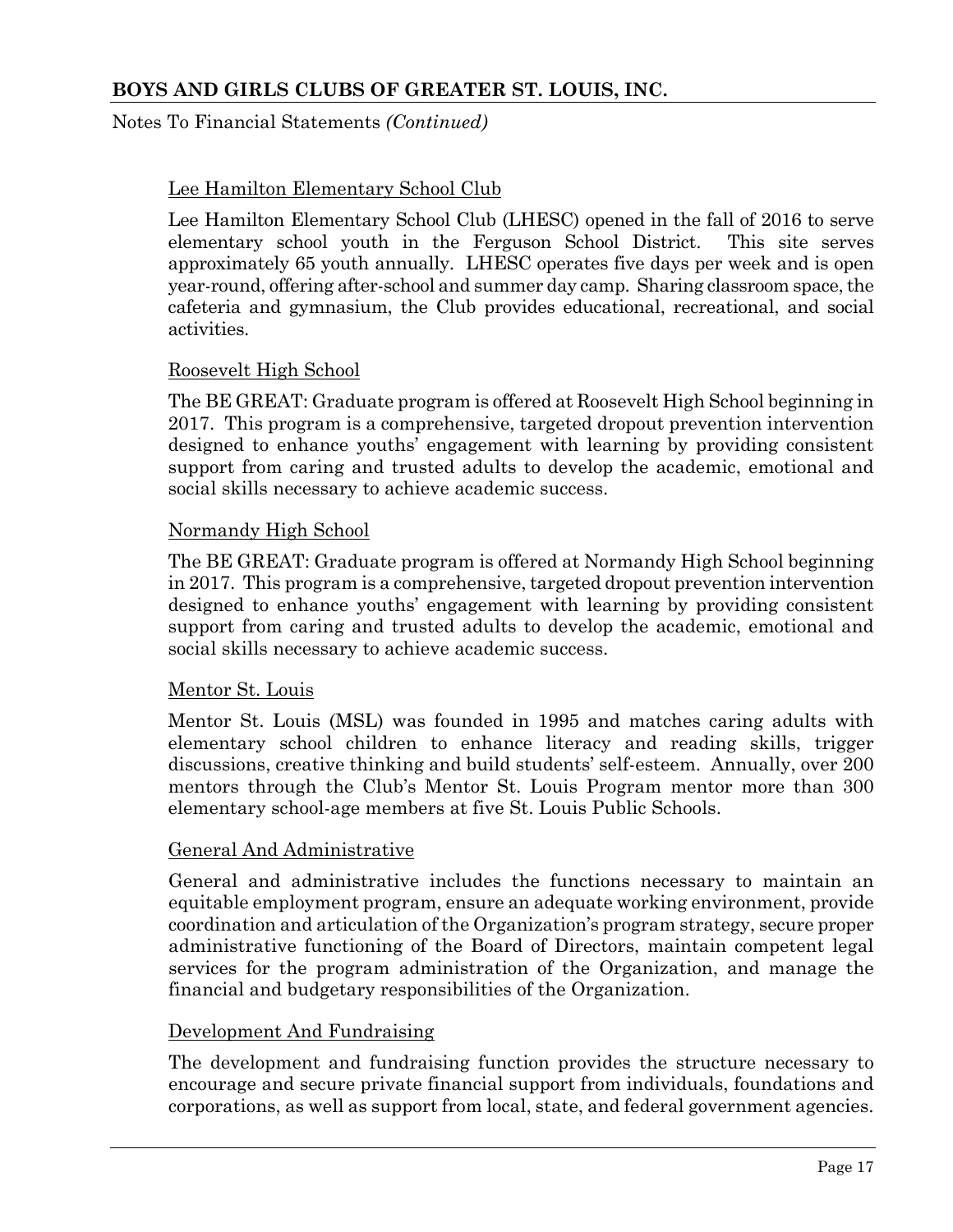Notes To Financial Statements *(Continued)*

#### **Functional Expense Allocation**

The statement of functional expenses presents expenses by function and natural classification. Expenses directly attributable to a specific functional area of the Organization are reported as specific to that functional area. Expenses that benefit multiple functional or program areas have been allocated across programs and other supporting services based on time studies and estimated direct usage based on check request coding.

See summary below for specific allocation methods used for various expenses:

| <b>Natural Category</b>                  | Method                                 |
|------------------------------------------|----------------------------------------|
| Personnel expenses                       | Time studies                           |
| Contracted services and program supplies | Direct charge and check request coding |
| Occupancy                                | Direct charge and check request coding |
| Professional fees                        | Direct charge and check request coding |

#### **Tax Status**

The Organization constitutes a qualified not-for-profit organization under Section 501(c)(3) of the Internal Revenue Code and is, therefore, exempt from federal income taxes. The Organization has a policy to evaluate tax positions, which may be considered uncertain and has determined that no uncertain tax positions exist as of December 31, 2018.

#### **3. Investments**

Investments consist of:

|                           | 2018 |            |    |            | 2017 |           |    |           |  |
|---------------------------|------|------------|----|------------|------|-----------|----|-----------|--|
|                           |      |            |    | Fair       |      |           |    | Fair      |  |
|                           |      | Cost       |    | Value      |      | Cost      |    | Value     |  |
| Cash and cash equivalents | \$   | 2,333,751  | \$ | 2,333,751  | \$   | 565,639   | \$ | 565,639   |  |
| Mutual funds              |      | 4,258,253  |    | 4,203,596  |      | 1,641,699 |    | 1,767,767 |  |
| Government obligations    |      | 551,981    |    | 546,655    |      | 345,054   |    | 327,952   |  |
| Corporate bonds           |      | 230,667    |    | 221,672    |      | 139,627   |    | 142,605   |  |
| Corporate stocks          |      | 3,369,806  |    | 3,528,384  |      | 2,324,480 |    | 2,935,699 |  |
|                           | \$   | 10,744,458 | \$ | 10,834,058 |      | 5,016,499 |    | 5,739,662 |  |

For the years ended December 31, 2018 and 2017, unrealized losses of \$697,067 and unrealized gains of \$488,085, respectively, were recorded to adjust investments to fair value. For the years ended December 31, 2018 and 2017, realized gains of \$79,547 and \$128,367, respectively, were recorded from the sale of investments.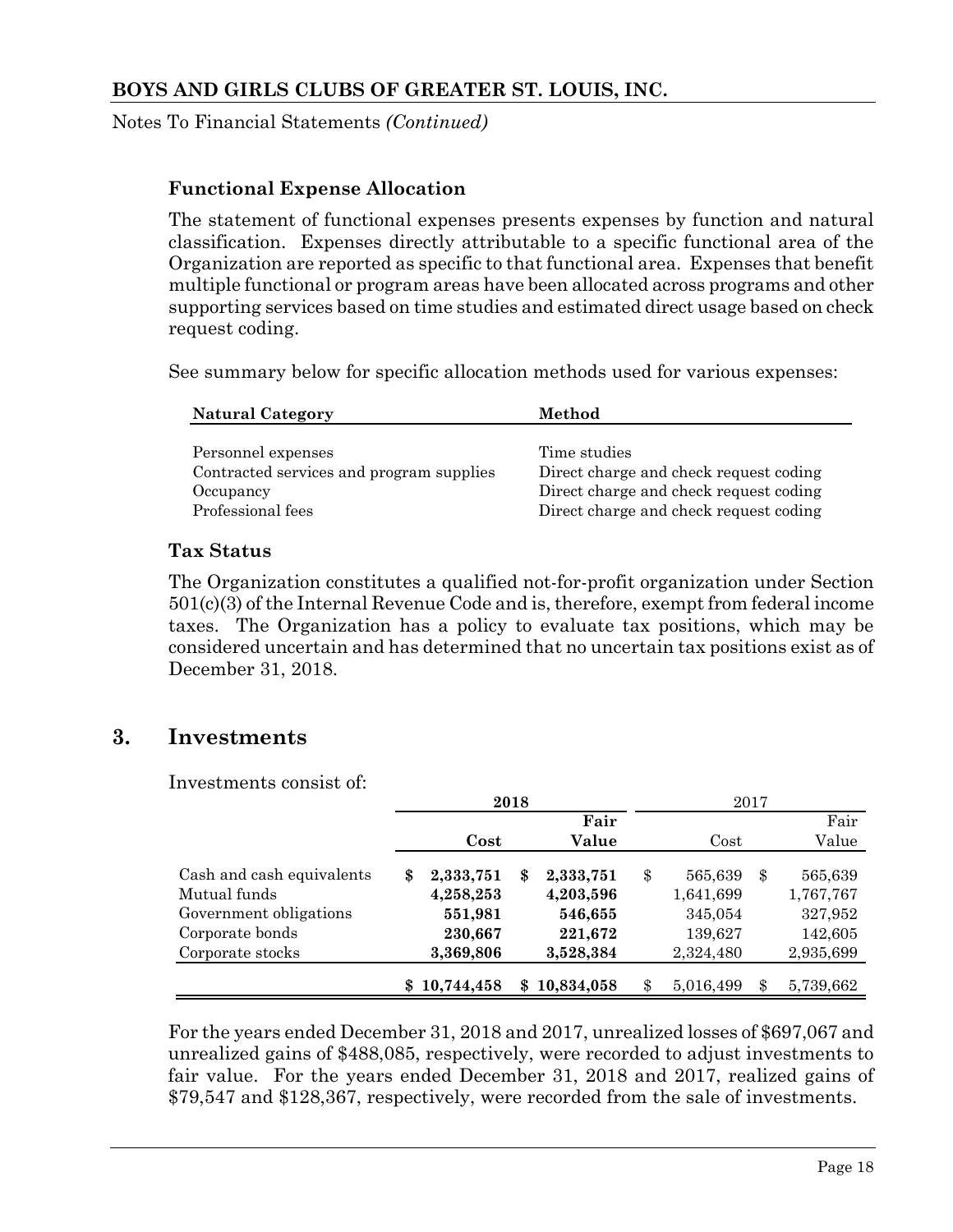Notes To Financial Statements *(Continued)*

Investment fees of \$75,489 and \$50,944 were incurred in 2018 and 2017, respectively, and are netted against interest and dividend income.

Investments are classified in several funds as follows:

|                                     | 2018             |     | 2017      |
|-------------------------------------|------------------|-----|-----------|
| Amberg Fund                         | \$<br>1,081,510  | \$. | 1,198,875 |
| Endowment                           |                  |     |           |
| Perpetual in nature                 | 5,258,150        |     | 3,258,150 |
| Unappropriated earnings             | 66,994           |     | 562,323   |
| Other funds and general investments | 4,427,404        |     | 720,314   |
|                                     |                  |     |           |
|                                     | \$<br>10,834,058 |     | 5,739,662 |

The assets restricted for permanent endowment consist of the following:

|                     | 2018            |     | 2017                   |
|---------------------|-----------------|-----|------------------------|
| Investments<br>Cash | \$5,258,150     | \$  | 3,258,150<br>2,000,000 |
|                     | \$<br>5,258,150 | \$. | 5,258,150              |

# **4. Fair Value**

The Organization accounts for certain investments at fair value as required by generally accepted accounting principles. Fair value is defined as the exchange price that would be received for an asset or paid to transfer a liability (an exit price) in the principal or most advantageous market for the asset or liability in an orderly transaction between market participants on the measurement date. The valuation techniques are required to maximize the use of observable inputs and minimize the use of unobservable inputs.

There are three general valuation techniques that may be used to measure fair value, as described below:

- Market approach Uses prices and other relevant information generated by market transactions involving identical or comparable asset or liabilities.
- Cost approach Based on the amount that currently would be required to replace the service capacity of an asset.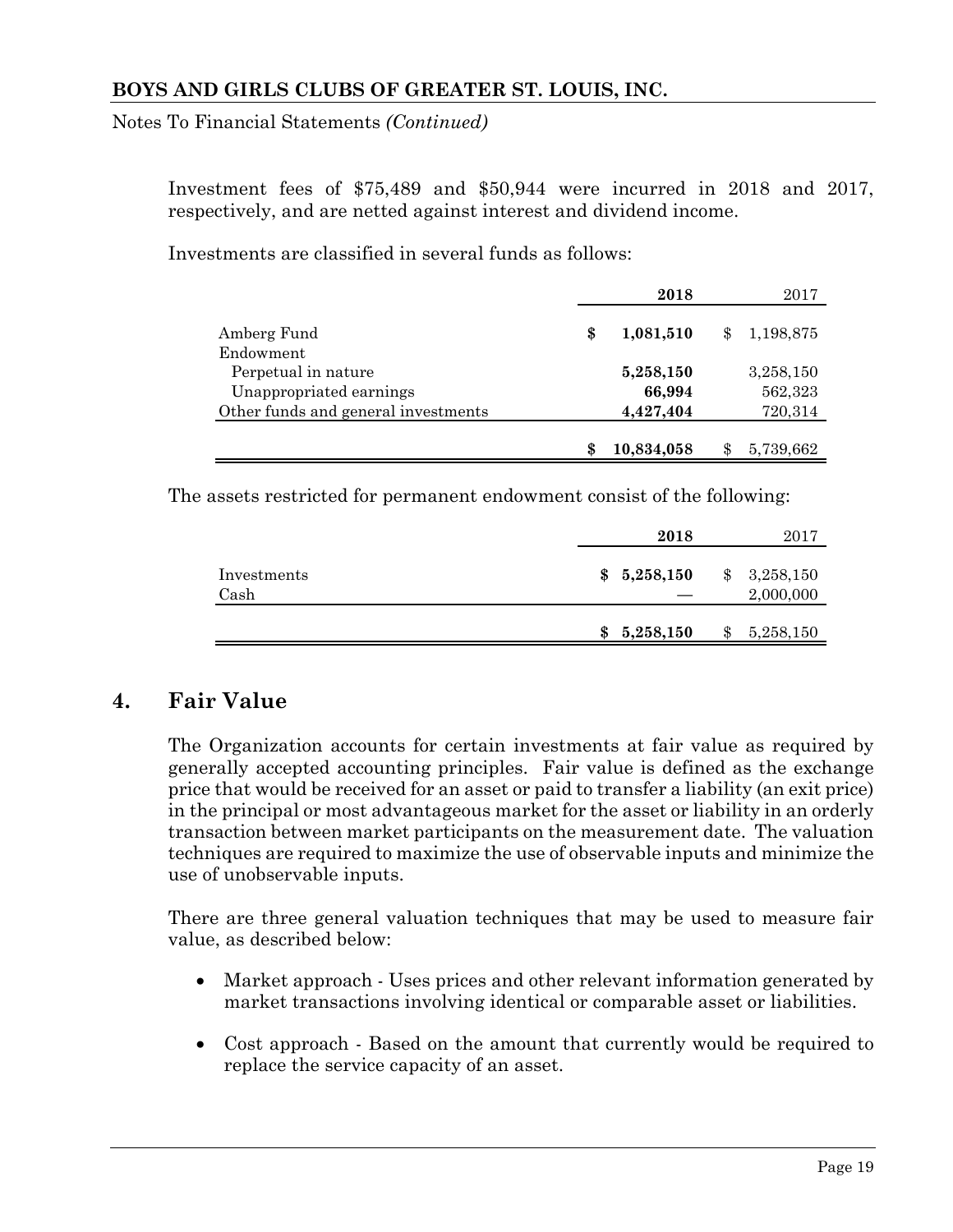Notes To Financial Statements *(Continued)*

 Income approach - Uses valuation techniques to convert future amounts to a single present amount based on current market expectations about the future amounts.

Investments measured and reported at fair value are classified and disclosed in one of the following three categories:

- *Level 1* Quoted prices that are readily available in active markets/exchanges for identical investments.
- *Level 2* Pricing inputs other than quoted prices included within Level 1 that are observable for the investment, either directly or indirectly.
- *Level 3* Significant pricing inputs that are unobservable for the investment and includes investments for which there is little, if any, market activity for the investment.

The following are the major categories of assets measured at fair value on a recurring basis at December 31, 2018 and 2017:

|                                                           |                              | 2018               |    |         |    |                        |
|-----------------------------------------------------------|------------------------------|--------------------|----|---------|----|------------------------|
|                                                           | Level 1                      | Level 2            |    | Level 3 |    | Total                  |
| Money market funds<br>Mutual funds                        | \$<br>2,333,751<br>4,203,596 | \$                 | \$ |         | \$ | 2,333,751<br>4,203,596 |
| Government obligations<br>Corporate bonds                 |                              | 546,655<br>221,672 |    |         |    | 546,655<br>221,672     |
| Corporate stocks                                          | 3,528,384                    |                    |    |         |    | 3,528,384              |
| <b>Total Assets</b>                                       | \$10,065,731                 | \$<br>768,327      | \$ |         |    | \$10,834,058           |
|                                                           |                              | 2017               |    |         |    |                        |
|                                                           | Level1                       | Level 2            |    | Level 3 |    | <b>Total</b>           |
|                                                           |                              |                    |    |         |    |                        |
| Money market funds                                        | \$<br>565,639                | \$                 | \$ |         | \$ | 565,639                |
| Mutual funds<br>Government obligations<br>Corporate bonds | 1,767,767                    | 327.952            |    |         |    | 1,767,767<br>327.952   |
| Corporate stocks                                          | 2,935,699                    | 142,605            |    |         |    | 142,605<br>2,935,699   |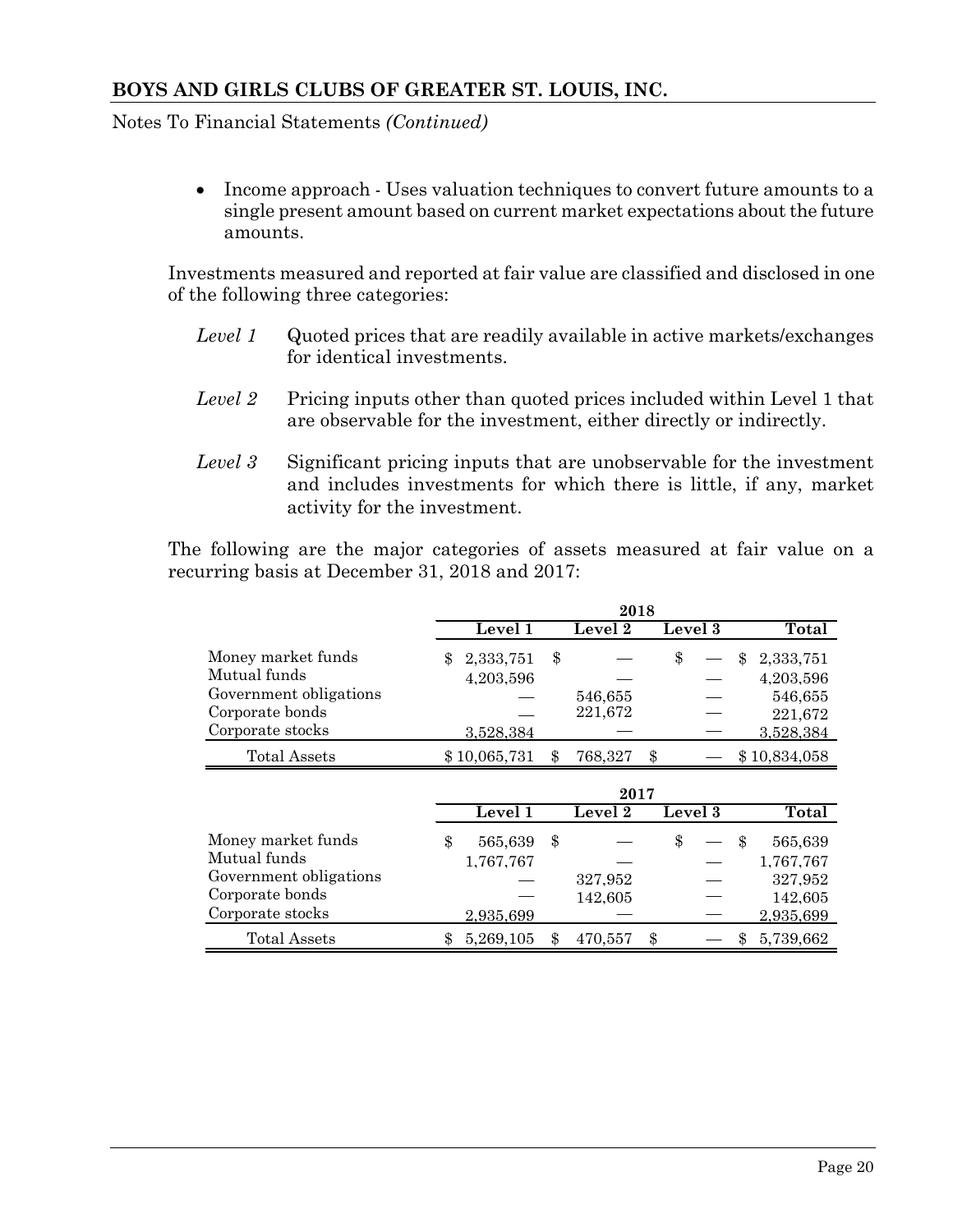Notes To Financial Statements *(Continued)*

At December 31, 2018 and 2017, the Level 2 assets utilize the following valuation techniques and inputs:

*Government Obligations:* The fair value of investments in government agency obligations is primarily determined using techniques consistent with the income approach. Significant observable inputs to the income approach include data points for benchmark constant maturity curves and spreads.

*Corporate Bonds:* The fair value of investments in U.S. and international corporate bonds is primarily determined using techniques that are consistent with the market approach. Significant observable inputs include benchmark yields, reported trades, observable broker-dealer quotes, issuer spreads, and security specific characteristics, such as early redemption options.

During 2018 and 2017, there were no changes in the methods or assumptions utilized to derive the fair value of the Organization's assets.

# **5. Promises To Give**

Short-term promises consist of unconditional pledges that had not yet been collected at year end and are due within one year. Long-term promises to give include unconditional promises to give that are payable over a period greater than one year. At December 31, 2018 and 2017, unconditional promises to give are expected to be collected as follows:

|                                       | 2018       | 2017            |
|---------------------------------------|------------|-----------------|
| Pledges due in less than one year     | 1,753,786  | \$<br>2,706,660 |
| Pledges due in 1 - 5 years            | 2,044,490  | 1,557,041       |
|                                       | 3,798,276  | 4,263,701       |
| Less: Present value discount          | (142, 428) | (95,573)        |
| Less: Allowance for doubtful accounts |            | (14,080)        |
|                                       |            |                 |
|                                       | 3,655,848  | 4,154,048       |

Promises to give receivable in more than one year are discounted at a rate of 3.8%.

The United Way of Greater St. Louis, Inc. (United Way) provides funding for the Organization's activities. Notification of the succeeding year's funding is received by the Organization in December. Accordingly, the amounts awarded during 2018 and 2017 of \$538,494 and \$552,401, respectively, were recorded as net assets with donor restrictions and related promises to give at December 31, 2018 and 2017, respectively (Note 8).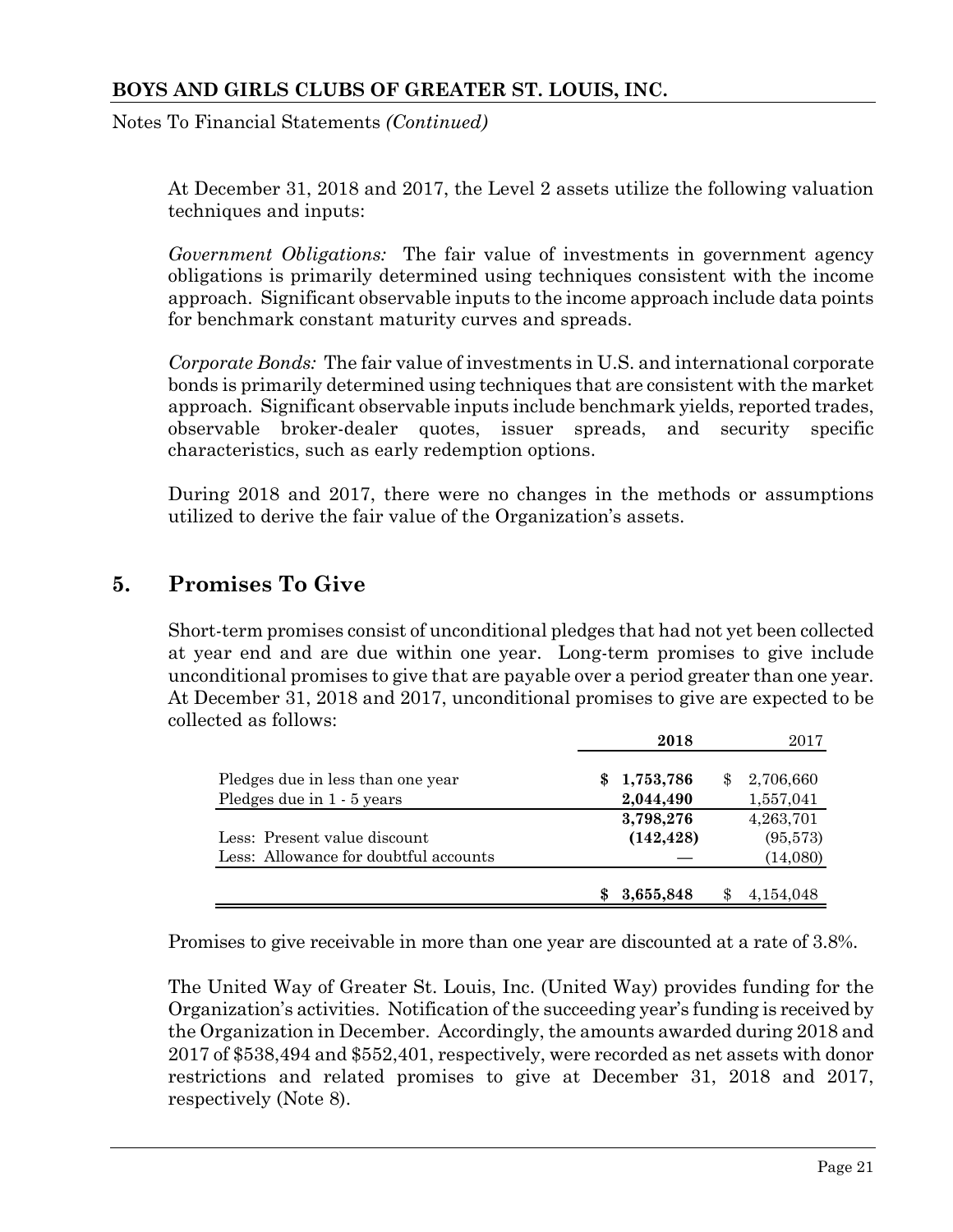Notes To Financial Statements *(Continued)*

# **6. Property And Equipment**

Property and equipment consist of:

|                                | 2018             |     | 2017       |
|--------------------------------|------------------|-----|------------|
|                                |                  |     |            |
| Land                           | \$<br>674,206    | \$. | 674,206    |
| Land improvements              | 242,030          |     | 242,030    |
| Buildings and improvements     | 17,179,529       |     | 17,147,042 |
| Furniture and equipment        | 1,524,617        |     | 1,512,617  |
|                                | 19,620,382       |     | 19,575,895 |
| Less: Accumulated depreciation | 9,079,654        |     | 8,497,517  |
|                                | 10,540,728       |     | 11,078,378 |
| Construction in progress       | 1,438,414        |     | 56,256     |
|                                |                  |     |            |
|                                | \$<br>11,979,142 |     | 11,134,634 |

Depreciation expense charged to revenues amounted to \$575,702 in 2018 and \$573,450 in 2017.

# **7. Long-Term Debt**

| The following is a summary of long-term debt:                                                                                                                                                                                                                                                                                                                                                                                                                                               |               |                 |
|---------------------------------------------------------------------------------------------------------------------------------------------------------------------------------------------------------------------------------------------------------------------------------------------------------------------------------------------------------------------------------------------------------------------------------------------------------------------------------------------|---------------|-----------------|
|                                                                                                                                                                                                                                                                                                                                                                                                                                                                                             | 2018          | 2017            |
| Note payable - Illinois Facility Fund, principal and interest are payable<br>monthly in equal installments of \$8,024 through July 1, 2024. The loan is<br>secured by a first deed of trust on the property on North Grand. The note bore<br>interest at 5.75% fixed rate through July 2014. As of July 2014, the note bears<br>interest at 5.00%. Interest is recalculated every five years, so the interest rate<br>was adjusted in July 2014 and will be adjusted again in 2019.         | \$<br>468,239 | \$<br>539,178   |
| Note payable - Illinois Facility Fund, principal and interest are payable<br>monthly in equal installments of \$5,476 through October 1, 2022. The loan is<br>secured by a second deed of trust on the property on North Grand. The note<br>bore interest at 6.00% fixed rate through October 2012 and 2.89% through<br>September 2017. As of October 2017, the note bears interest at 3.17%.<br>Interest was recalculated every five years, but will remain unchanged through<br>maturity. | 236,235       | 293,290         |
| Note payable - Illinois Facility Fund, principal and interest are payable<br>monthly beginning in April 2014 in equal installments of \$5,201 through<br>March 1, 2024. The loan is secured by an expanded first deed of trust on the<br>property on North Grand. The note bears interest at 3.5% through the term of<br>the loan.                                                                                                                                                          | 298,947       | 349,929         |
|                                                                                                                                                                                                                                                                                                                                                                                                                                                                                             | 1,003,421     | 1,182,397       |
| Less: Current maturities of long-term debt                                                                                                                                                                                                                                                                                                                                                                                                                                                  | 187,063       | 179,923         |
|                                                                                                                                                                                                                                                                                                                                                                                                                                                                                             | \$<br>816,358 | \$<br>1,002,474 |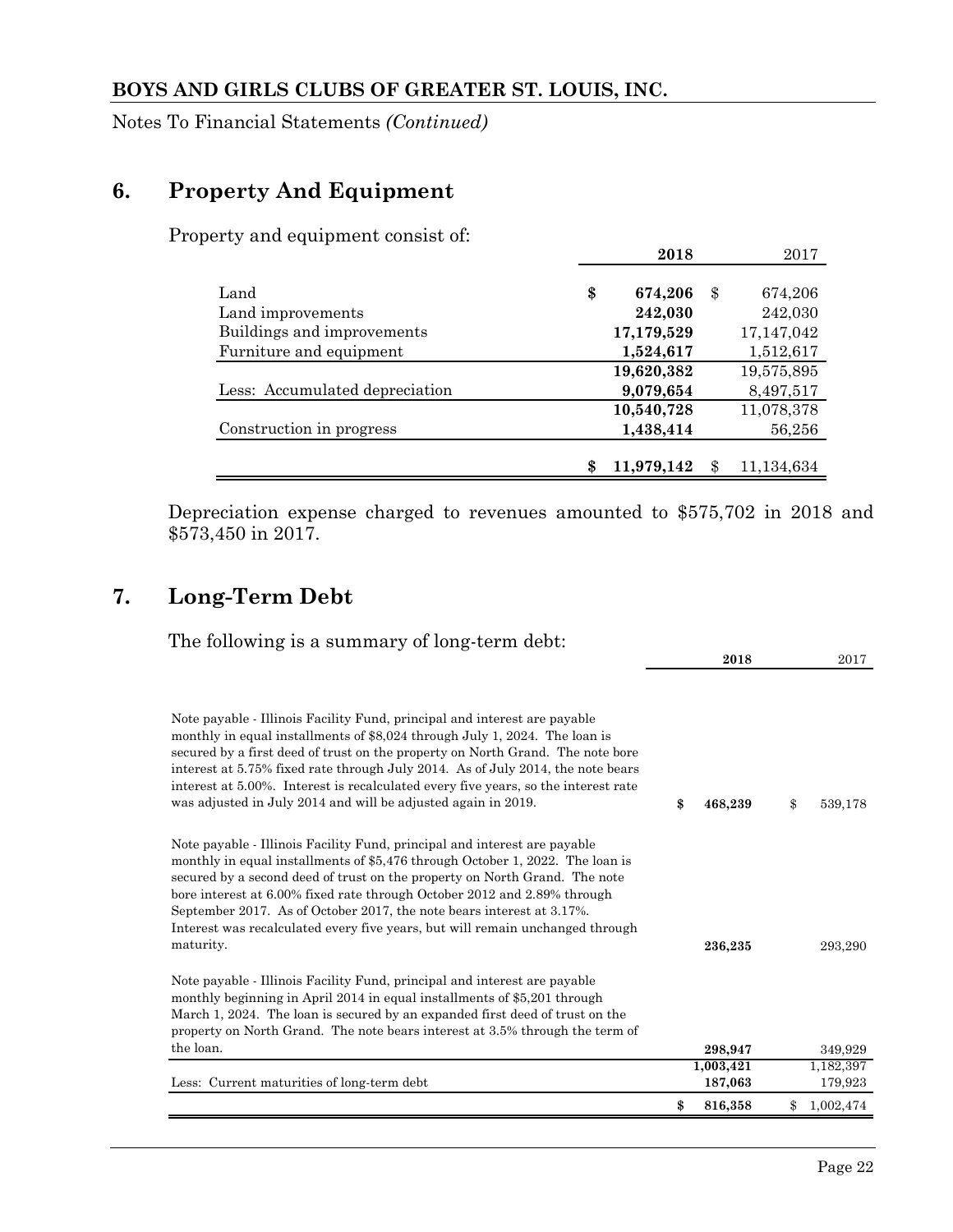Notes To Financial Statements *(Continued)*

The notes payable contain covenants pertaining to the maintenance and sale of property, loans and advances, and substantial changes in management or ownership. At December 31, 2018 and 2017, the Organization is in compliance with all notes payable covenants.

The scheduled maturities of the long-term debt at December 31, 2018 are as follows:

| Year       | Amount          |
|------------|-----------------|
|            |                 |
| 2019       | \$<br>187,063   |
| 2020       | 194,505         |
| 2021       | 202,260         |
| 2022       | 195,965         |
| 2023       | 151,757         |
| Thereafter | 71,871          |
|            |                 |
|            | \$<br>1,003,421 |

See subsequent event disclosed in Note 14 for new loan agreement in 2019.

# **8. Net Assets With Time And/Or Purpose Restrictions**

Net assets with time and/or purpose restrictions consist of the following at December 31:

|                                                          | 2018               | 2017                |
|----------------------------------------------------------|--------------------|---------------------|
| United Way - time restricted (Note 5)                    | \$<br>538,494      | \$<br>552,401       |
| Unappropriated endowment earnings<br>Adams Park programs | 66,994<br>929,400  | 562,323<br>250,000  |
| BE GREAT: Graduate programs                              | 331,387            | 534,442             |
| North County programs<br>Salaries                        | 258,902<br>800,000 | 538,366             |
| Teen center                                              | 4,711,966          | 4,435,680<br>98,170 |
| Teen programs<br>Teen tech center                        | 50,000<br>71,187   |                     |
| Time restrictions                                        | 39,634             |                     |
|                                                          | 7,797,964          | \$<br>6,971,382     |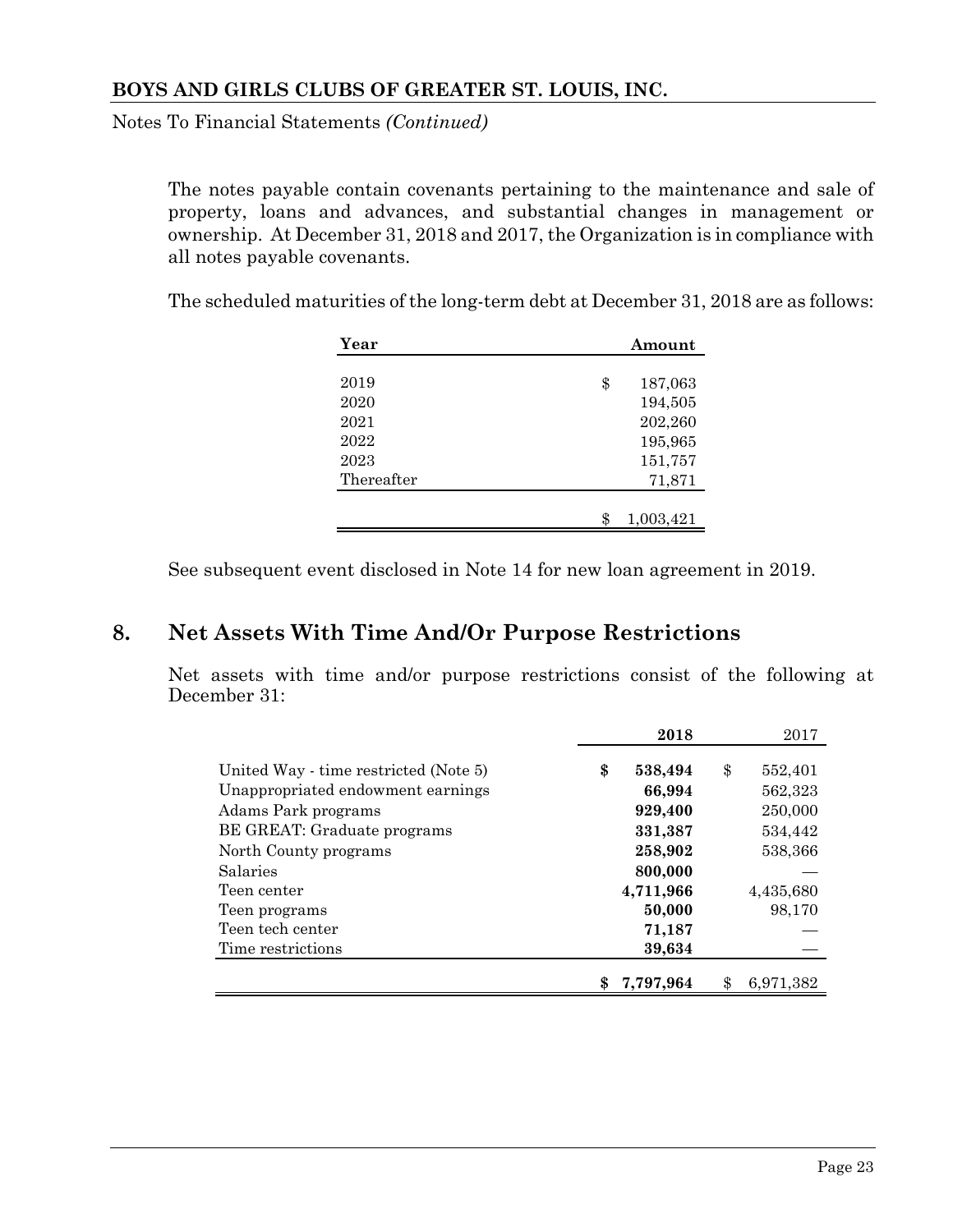Notes To Financial Statements *(Continued)*

Net assets with time and purpose donor restrictions released from restrictions consist of the following:

|                                              | 2018          | 2017            |
|----------------------------------------------|---------------|-----------------|
|                                              |               |                 |
| Expiration of time restrictions - United Way | \$<br>552,401 | \$<br>602,825   |
| Appropriated endowment earnings              | 144,117       | 138,664         |
| Adams Park programs                          | 250,000       | 250,000         |
| BE GREAT: Graduate programs                  | 203,055       | 201,073         |
| Capital improvements                         | 111,833       | 10,141          |
| Club operations                              | 200,000       | 500,000         |
| <b>Education</b> programs                    | 458,000       | 401,458         |
| North County programs                        | 649,464       | 917,500         |
| O'Fallon Park Club                           | 100,000       | 100,000         |
| Summer program                               | 65,000        | 75,000          |
| Teen center                                  | 1,441,554     |                 |
| Teen programs                                | 138,170       | 82,267          |
| Transportation                               |               | 80,000          |
| Various programs                             | 40,526        | 34,300          |
|                                              |               |                 |
|                                              | 4,354,120     | \$<br>3,393,228 |

# **9. Permanent Endowment Funds**

The Organization's permanent endowments consist of the following funds:

|                       | Purpose                             | Year        |
|-----------------------|-------------------------------------|-------------|
| <b>Endowment Fund</b> | Restriction                         | Established |
|                       |                                     |             |
| Taylor Fund           | Character and leadership programs   | 2006        |
| Mentor St. Louis Fund | School-based mentoring programs     | 2009        |
| Emerson Fund          | Technology programs                 | 2010        |
| Mary Ann Lee Fund     | Education and career development    | 2011        |
| Joan Silber Fund      | Scholarships                        | 2015        |
| Crawford Taylor Fund  | Compensation for club professionals | 2017        |
| DeHaven Fund          | Scholarships                        | 2017        |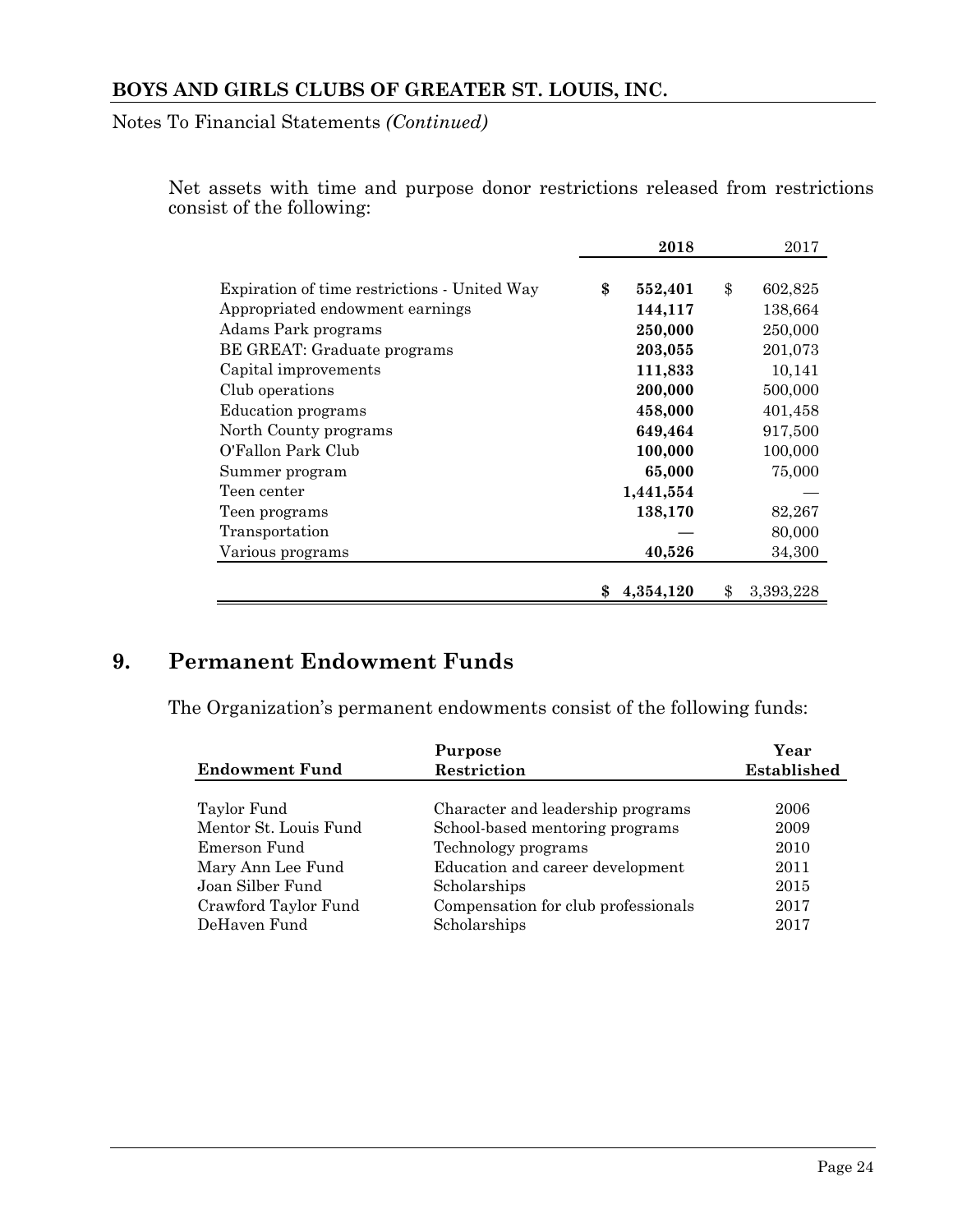Notes To Financial Statements *(Continued)*

#### **Return Objectives And Risk Parameters**

The Organization has adopted investment and spending policies for endowment assets that attempt to provide a predictable stream of funding to programs supported by its endowments while seeking to maintain the purchasing power of the endowment assets. Under this policy, as approved by the Board of Directors, the endowment assets are invested in a manner that is intended to produce results that produce maximum long-term returns consistent with the account's allowed risk level. The Organization expects its endowment funds, over time, to provide an average rate of return to exceed the sum of the endowments' spending rates, anticipated inflation, investment management consulting fees, and administrative costs. To achieve the endowment objective, the endowment assets are invested to generate appreciation and/or dividend and interest income and are diversified among several asset classes. Actual returns in any given year may vary from this amount.

#### **Strategies Employed For Achieving Objectives**

To satisfy its long-term rate-of-return objectives, the Organization relies on a total return strategy in which investment returns are achieved through both capital appreciation (realized and unrealized) and current yield (interest and dividends). The Organization targets a diversified asset allocation that places a greater emphasis on equity-based investments to achieve its long-term return objectives within prudent risk constraints.

#### **Spending Policy And How The Investment Objectives Relate To Spending Policy**

The investment policy includes a formal spending policy, which allows the Organization to distribute a maximum annual amount of 4% of the current market value of each endowment. In establishing this policy, the Organization considered the long-term expected return on its endowment. Accordingly, over the long term, the Organization expects the current spending policy to allow its endowment to grow on an annual basis. This is consistent with the Organization's objective to maintain the purchasing power of the endowment assets held in perpetuity, as well as to provide additional real growth through new gifts and investment return. The Organization has a policy that permits prudent spending from underwater endowments, unless otherwise precluded by donor intent or relevant laws and regulations.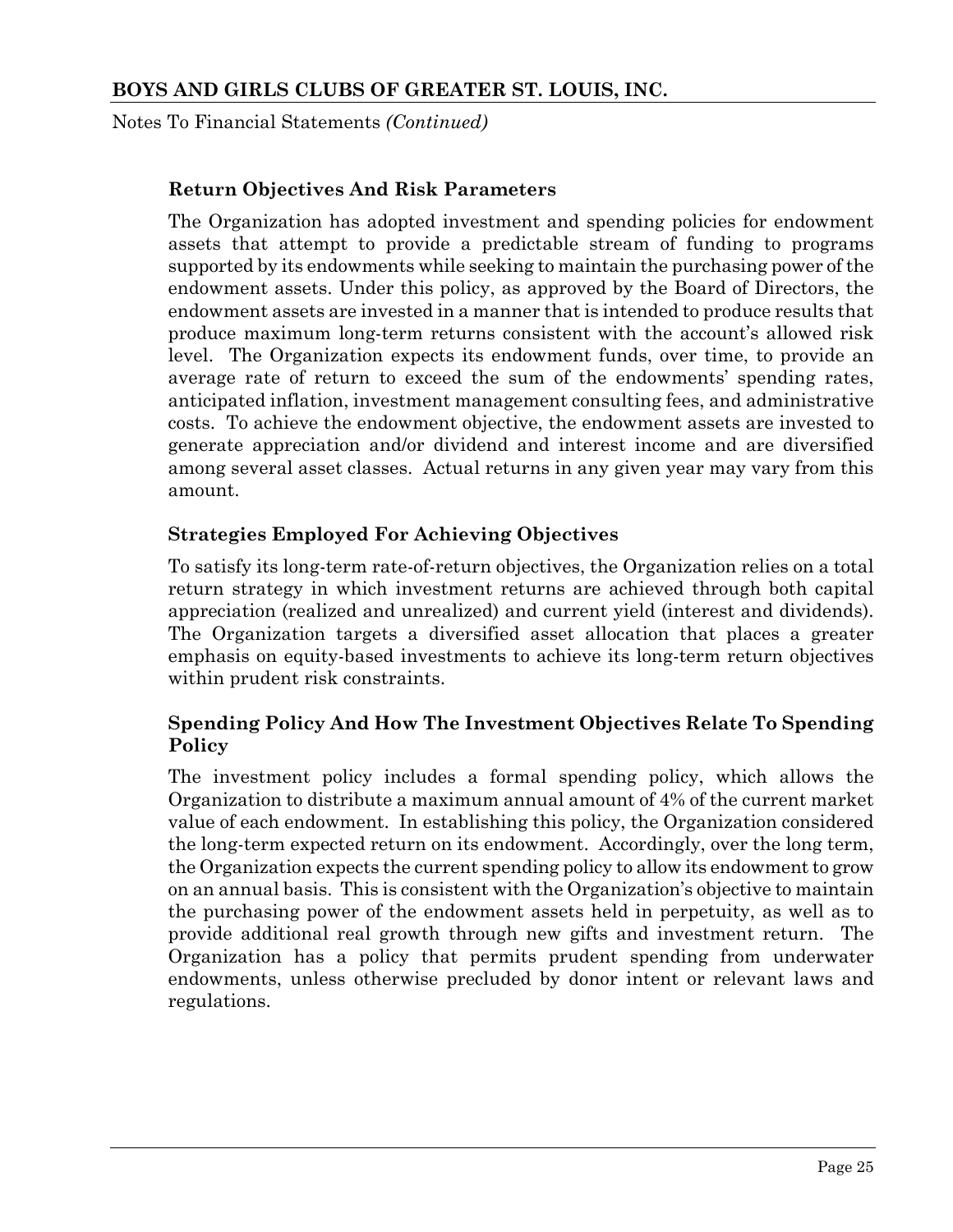Notes To Financial Statements *(Continued)*

As of December 31, 2018 and 2017, the asset composition of the endowments is as follows:

|                                       |                      |                     |                 | 2018           |                |           |               |           |
|---------------------------------------|----------------------|---------------------|-----------------|----------------|----------------|-----------|---------------|-----------|
|                                       | <b>Without Donor</b> |                     |                 | Unappropriated |                | Perpetual |               |           |
|                                       |                      | <b>Restrictions</b> | <b>Earnings</b> |                |                | In Nature |               | Total     |
| Taylor Fund                           | \$                   |                     | \$              | 124,670        | $\mathcal{S}$  | 1,000,000 | $\mathbf{\$}$ | 1,124,670 |
| Mentor St. Louis Fund                 |                      |                     |                 | 50,529         |                | 677.900   |               | 728,429   |
| Emerson Fund                          |                      |                     |                 | 14,155         |                | 500,000   |               |           |
|                                       |                      |                     |                 |                |                |           |               | 514,155   |
| Mary Ann Lee Fund<br>Joan Silber Fund |                      |                     |                 | 35,290         |                | 1,000,000 |               | 1,035,290 |
|                                       |                      |                     |                 | 1,682          |                | 30,250    |               | 31,932    |
| Crawford Taylor Fund<br>DeHaven Fund  |                      |                     |                 | (159, 054)     |                | 2,000,000 |               | 1,840,946 |
|                                       |                      |                     |                 | (278)          |                | 50,000    |               | 49,722    |
|                                       | \$                   |                     | \$              | 66,994         | \$             | 5,258,150 | \$            | 5,325,144 |
|                                       |                      |                     |                 | 2017           |                |           |               |           |
|                                       | <b>Without Donor</b> |                     |                 | Unappropriated |                | Perpetual |               |           |
|                                       |                      | <b>Restrictions</b> |                 | Earnings       |                | In Nature |               | Total     |
| Taylor Fund                           | \$                   |                     | \$              | 215,854        | $\mathbf{\Re}$ | 1,000,000 | $\mathbf{\$}$ | 1,215,854 |
| Mentor St. Louis Fund                 |                      |                     |                 | 120,006        |                | 677,900   |               | 797,906   |
| Emerson Fund                          |                      |                     |                 | 70.604         |                | 500,000   |               | 570,604   |
| Mary Ann Lee Fund                     |                      |                     |                 | 148,953        |                | 1,000,000 |               | 1,148,953 |
| Joan Silber Fund                      |                      |                     |                 | 3,834          |                | 30,250    |               | 34,084    |
| Crawford Taylor Fund                  |                      |                     |                 |                |                | 2,000,000 |               | 2,000,000 |
| DeHaven Fund                          |                      |                     |                 | 3,072          |                | 50,000    |               | 53,072    |
|                                       |                      |                     |                 |                |                |           |               |           |
|                                       | \$                   |                     | \$              | 562,323        | \$             | 5,258,150 | \$            | 5,820,473 |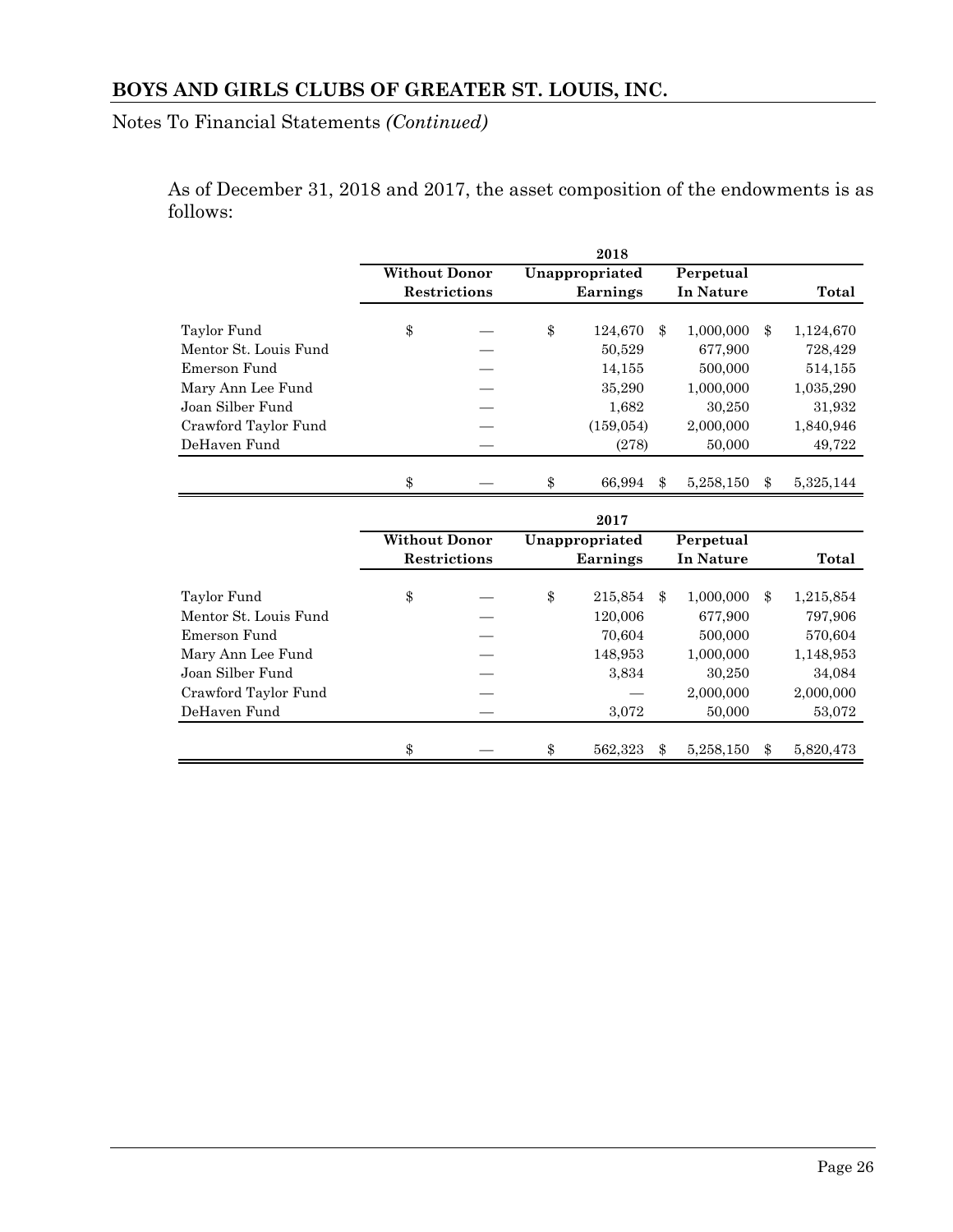Notes To Financial Statements *(Continued)*

The changes in the endowment assets for the years ended December 31, 2018 and 2017 are as follows:

|                                      | <b>Without Donor</b> | <b>Restrictions</b> | Unappropriated<br>Earnings |               | Perpetual<br>In Nature | Total           |
|--------------------------------------|----------------------|---------------------|----------------------------|---------------|------------------------|-----------------|
| Balance - January 1, 2017            | \$                   |                     | \$<br>174,327              | \$            | 3,197,900              | \$<br>3,372,227 |
| Interest and dividends, net          |                      |                     | 52,095                     |               |                        | 52,095          |
| Realized gains                       |                      |                     | 94,825                     |               |                        | 94,825          |
| Unrealized gains                     |                      |                     | 379,740                    |               |                        | 379,740         |
| Total investment return              |                      |                     | 526,660                    |               |                        | 526,660         |
| Contributions                        |                      |                     |                            |               | 2,060,250              | 2,060,250       |
| Amounts appropriated for<br>spending |                      |                     | (138, 664)                 |               |                        | (138, 664)      |
| Balance - December 31, 2017          |                      |                     | 562,323                    |               | 5,258,150              | 5,820,473       |
| Interest and dividends, net          |                      |                     | 134,293                    |               |                        | 134,293         |
| Realized gains                       |                      |                     | 67,511                     |               |                        | 67,511          |
| Unrealized losses                    |                      |                     | (553, 016)                 |               |                        | (553, 016)      |
| Total investment return              |                      |                     | (351, 212)                 |               |                        | (351,212)       |
| Amounts appropriated for             |                      |                     |                            |               |                        |                 |
| spending                             |                      |                     | (144, 117)                 |               |                        | (144, 117)      |
| Balance - December 31, 2018          | \$                   |                     | \$<br>66,994               | $\mathbf{\$}$ | 5,258,150              | \$<br>5,325,144 |

Two endowment funds were underwater as of December 31, 2018.

# **10. Line Of Credit**

The Organization entered into a \$200,000 line of credit agreement, which expires on October 17, 2019, is secured by substantially all of the Organization's assets and bears interest at the prime rate, which was 5.5% at December 31, 2018. At December 31, 2018, the Organization had an outstanding balance of \$50,000. During 2017, all drawn funds were paid off by the end of the year, and at December 31, 2017, no funds remained outstanding.

See subsequent event disclosed in Note 14 for new line of credit agreement in 2019.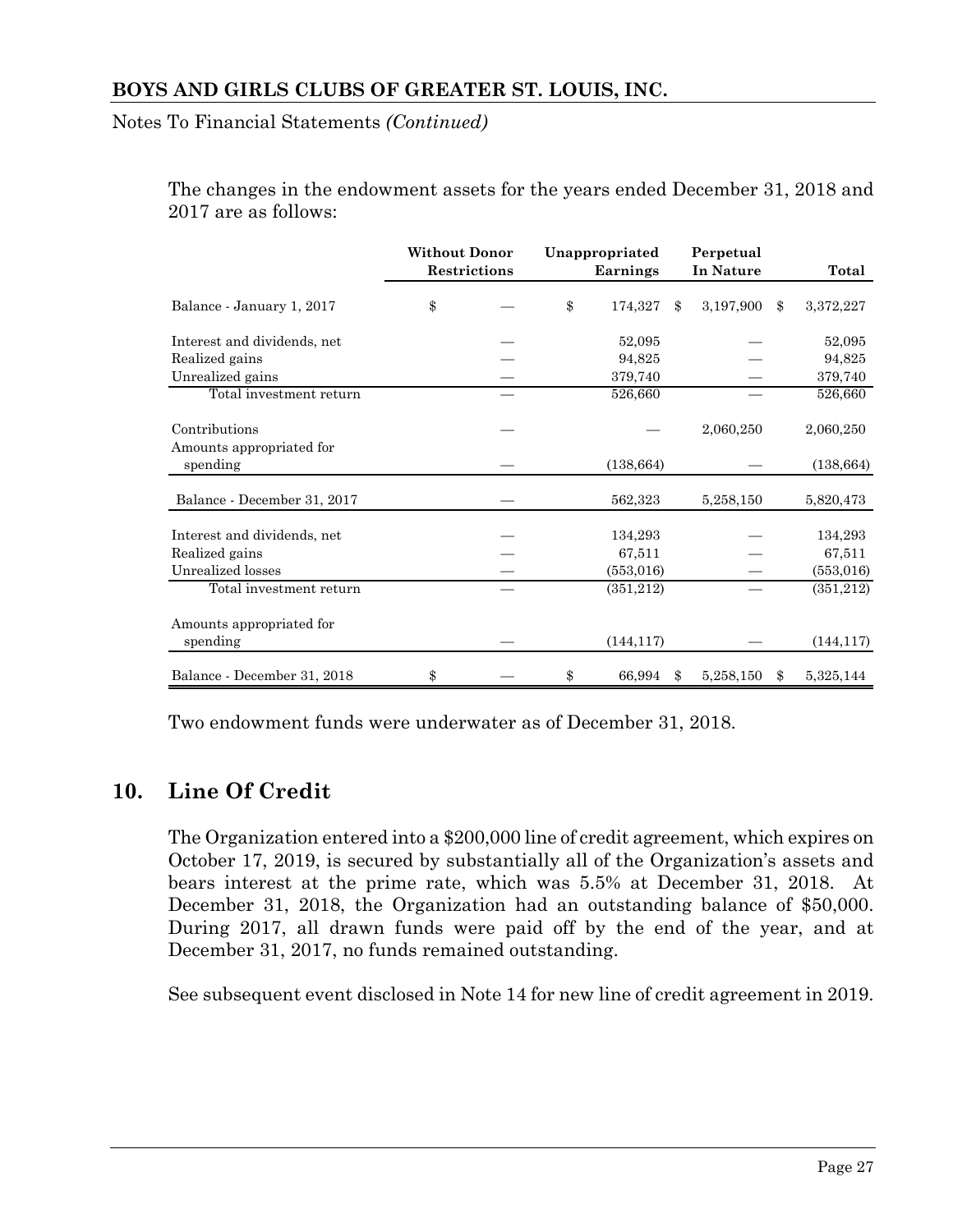Notes To Financial Statements *(Continued)*

# **11. Liquidity And Availability Of Financial Assets**

The Organization's assets available within one year of the statement of financial position date for general expenditures are as follows at December 31, 2018:

| Cash and cash equivalents                                                                                                                 | \$ | 42,713              |
|-------------------------------------------------------------------------------------------------------------------------------------------|----|---------------------|
| Investments                                                                                                                               |    | 5,575,908           |
| Unconditional promises to give - current                                                                                                  |    | 1,753,786           |
| Accounts receivable                                                                                                                       |    | 167,975             |
| Total financial assets                                                                                                                    |    | 7,540,382           |
| Less amounts not available to be used within one year:<br>Donor purpose restrictions<br>Unappropriated earnings with purpose restrictions |    | 5,828,908<br>66,994 |
| Total financial assets not available to be used<br>within one year                                                                        |    | 5,895,902           |
| Financial assets available to meet cash needs for general<br>expenditures within one year                                                 |    | 1.644.480           |

The Organization regularly monitors liquidity required to meet its operating needs and contractual commitments. The Organization has various sources of liquidity at its disposal, including cash and cash equivalents, marketable debt and equity securities, and a line of credit.

# **12. Commitments**

In connection with Adams Park Community Center, the Organization is party to several real estate land lease agreements with the City of St. Louis and the Board of Education of the City of St. Louis. Commitments under the lease arrangement are not material to the Organization's financial statements.

# **13. Defined Contribution Plan**

The Organization maintains a Section 403(b) defined contribution plan covering substantially all full-time employees. Benefit plan expenses totaled \$62,569 and \$48,683 for the years ended December 31, 2018 and 2017, respectively. In 2018 and 2017, the Organization offered a match equal to 2.5% of employee contributions. As of December 31, 2018 and 2017, the Organization had estimated accrued contributions outstanding of \$60,049 and \$45,466, respectively, which are included in accounts payable and accrued expenses in the statement of financial position.